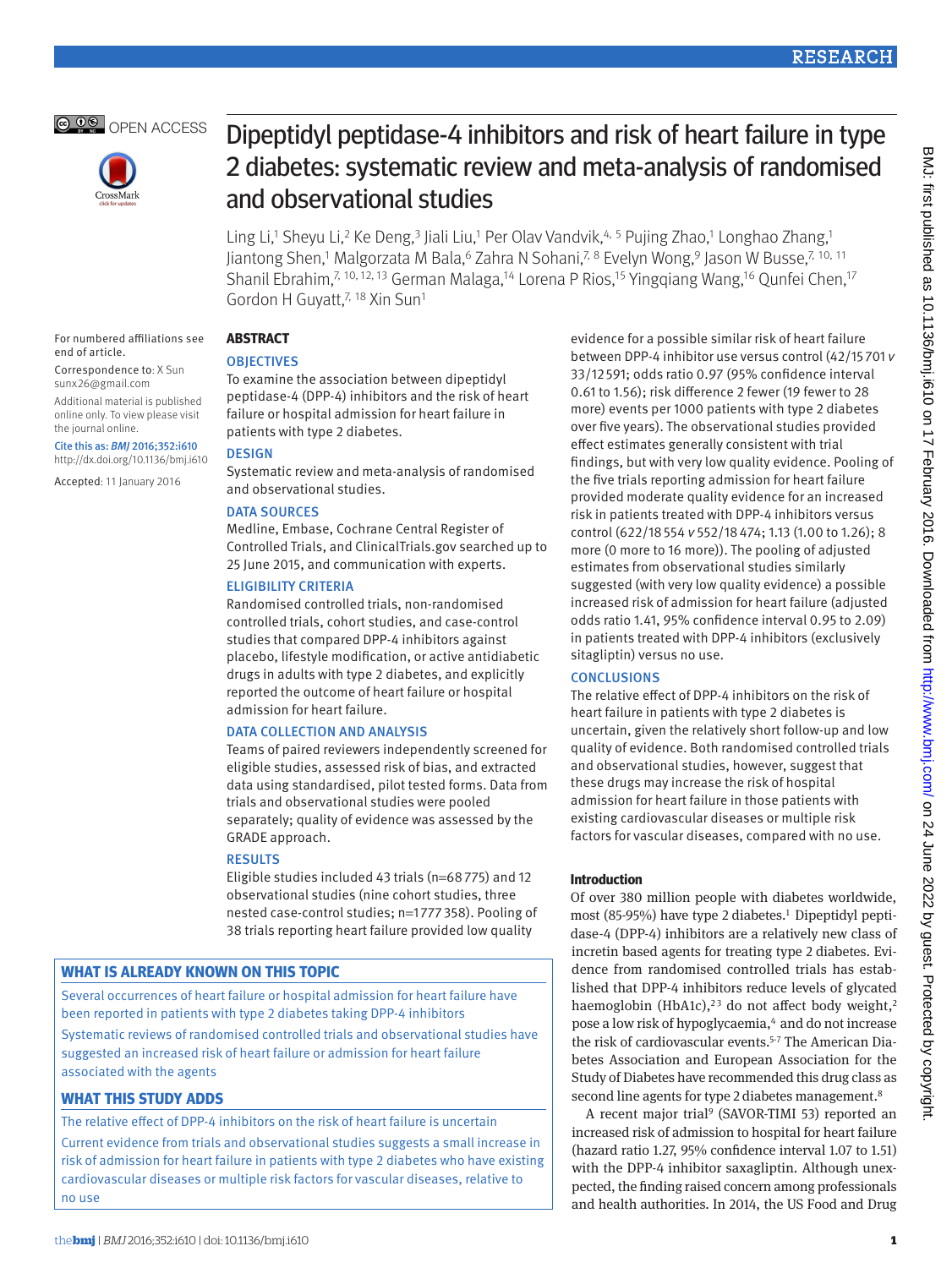Administration (FDA) requested the clinical trial data from the manufacturer to investigate the potential association between use of saxagliptin and heart failure. The FDA then recommended that "Patients should not stop taking saxagliptin and should speak with their health care professionals about any questions or concerns. Health care professionals should continue to follow the prescribing recommendations in the drug labels."10

Subsequently, the EXAMINE trial<sup>11</sup> testing alogliptin, and the TECOS trial<sup>12</sup> testing sitagliptin, reported no significant effect on hospital admission for heart failure. Evidence from observational studies has been inconsistent,13-17 and the effect of DPP-4 inhibitors on heart failure remains controversial.

A systematic review of trials and observational studies offers an opportunity to consider the total body of evidence and potentially resolve the concern. We therefore undertook a systematic review to assess the extent to which DPP-4 inhibitors affect the risk of heart failure or hospital admission for heart failure in patients with type 2 diabetes.

#### **Methods**

We followed the standards set by the meta-analysis of observational studies in epidemiology (MOOSE)<sup>18</sup> and preferred reporting items for systematic reviews and meta-analyses (PRISMA)<sup>19</sup> for the reporting of our study.

#### Eligibility criteria

We included randomised controlled trials, non-randomised controlled trials, cohort studies, and case-control studies that compared DPP-4 inhibitors against placebo, lifestyle modification, or active antidiabetic drugs in adults with type 2 diabetes. We required follow-up for at least 12 weeks (not applicable to casecontrol studies), and explicit reporting of the outcome of heart failure or hospital admission for heart failure (either as raw data or adjusted effect estimates with 95% confidence intervals). We classified study designs according to recommendations by the Cochrane Non-Randomised Studies Methods Group. Trials, particularly phase III studies, reported heart failure either as a normal adverse event or a serious adverse event. For serious adverse events, admission for heart failure may have been included. We defined heart failure reported in such trials as an unspecified outcome.

#### Literature search

We searched Medline, Embase, and the Cochrane Central Register of Controlled Trials (CENTRAL) from inception to 25 June 2015. We combined both MeSH and free text terms for identifying relevant articles. An information expert (DP) developed our search strategies (web appendix 1).

We also searched ClinicalTrials.gov to identify additional eligible studies. Section 801 of the US Food and Drug Administration Amendments Act (FDAAA 801) requires responsible parties to submit summary results of clinical trials, including serious adverse events and adverse events with frequency over 5%, to this trial registry.20 21 In doing so, important information regarding heart failure can be collected. We used generic names of each drug to identify relevant studies, and limited our search to studies labelled as "completed" or "terminated," in which summary results were available.

We also contacted content experts and industry representatives, and searched for conference abstracts on the American Diabetes Association and European Association for the Study of Diabetes, for additional information.

#### Study process

Teams of two paired reviewers, trained in health research methods, independently screened titles, abstracts, and full texts for eligibility; assessed risk of bias; and collected data from each eligible study, using standardised, pilot tested forms, together with detailed instructions. Reviewers resolved disagreement through discussion or, if required, by adjudication by a third reviewer (XS).

#### Risk of bias assessment

We used the Cochrane Collaboration's tool<sup>22</sup> to assess the risk of bias of randomised controlled trials. The items included random sequence generation, allocation concealment, blinding of participants, caregivers, and assessors of outcomes (that is, heart failure or hospital admission for heart failure), and adjudication of the outcomes. By assessing the risk of bias associated with blinding of patients, caregivers, and outcome assessors, we modified the instrument by removing the "unclear" option, an approach that we have previously shown to be reliable and valid.<sup>23</sup>

We used the Newcastle-Ottawa quality assessment scale<sup>24</sup> to assess the risk of bias of cohort studies and case-control studies. We removed the items "representativeness of the exposed cohort" and "was follow-up long enough for outcomes to occur" for cohort studies and the item "representativeness of the cases" for case-control studies because these items relate to applicability of results. We, however, added two items: the ascertainment of type 2 diabetes and the ascertainment of potential confounding factors for these both types of studies, because misclassification could result from suboptimal approaches to these issues. We planned to assess publication bias but were unable to do so owing to very low event rates.

#### Data collection

We collected the following information from each eligible randomised controlled trial:

- • General study characteristics: author name, year of publication, total number of patients randomised, number of treatment groups, length of follow-up, study phase, funding source, trial registry number, countries involved, and number of study sites
- • Patient characteristics: sex, age, diabetes duration, body mass index, baseline HbA1c level, and fasting plasma glucose values
- Interventions: medications common to all groups (baseline treatment), details of DPP-4 inhibitors treatment and control group (eg, drug generic name, and duration of treatment)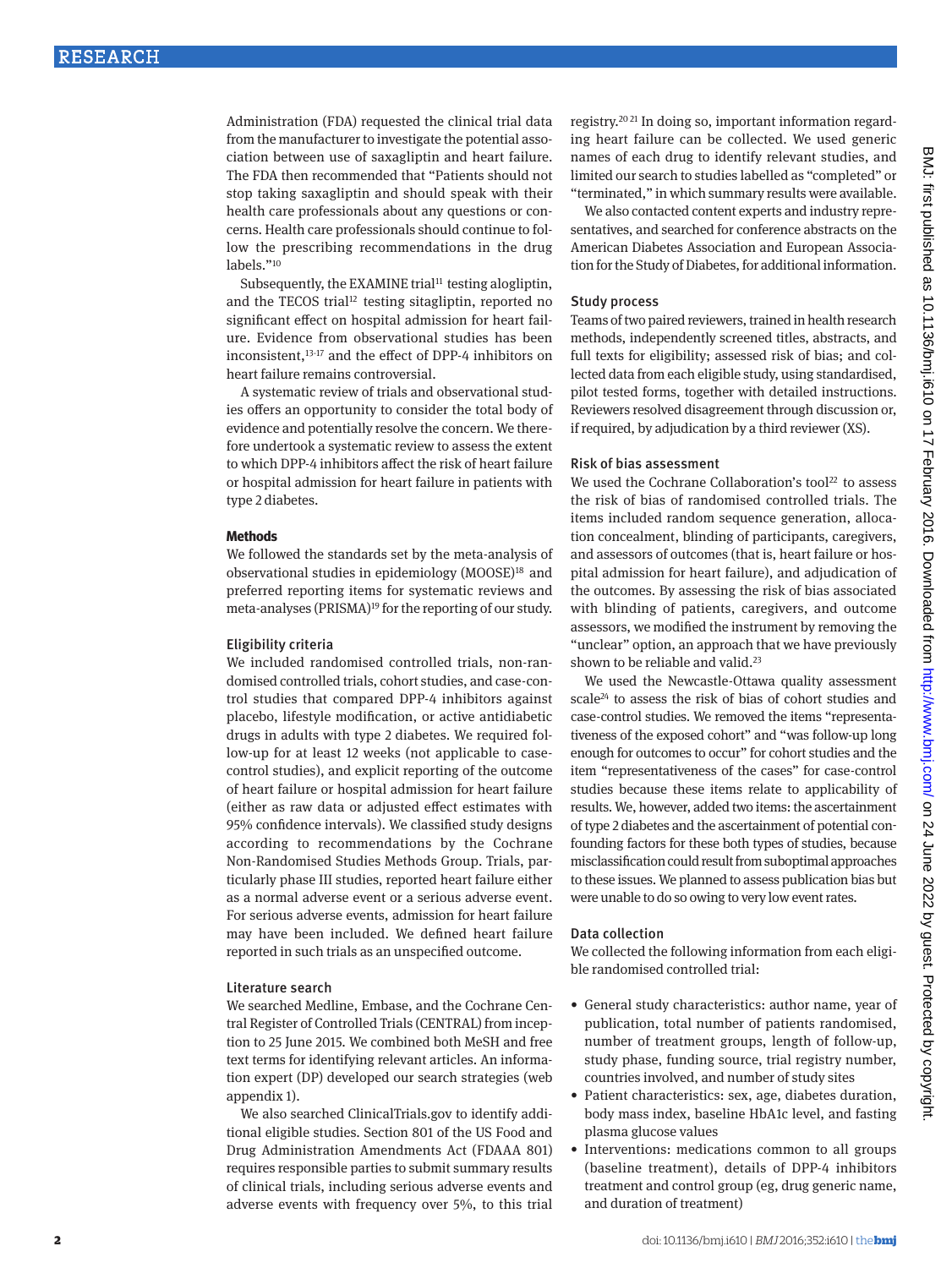• Outcomes: the definition of heart failure, number of events, and patients included for analyses in each group, as well as adjusted data if available.

For each trial, if the initial treatment assignment was switched (eg, patients in placebo group started receiving DPP-4 inhibitors after 24 weeks), we collected the outcome data before that point. If a trial had multiple reports, we collated all data into one study.25 If a trial had both reports from ClinicalTrials.gov and journal publications, we carefully checked data from these two sources for consistency. If outcome data were reported at multiple follow-up points, we used data from the longest follow-up.

For observational studies, we collected data similar to randomised controlled trials (eg, total number of patients, sex, age, diabetes duration, body mass index, baseline HbA1c). We documented, for each observational study, the definition of outcomes and sources of data for the outcomes. In addition, we documented information on:

- • Study design (eg, retrospective or prospective cohort study)
- • Data source (eg, claims data, electronic medical records)
- Methods used to ascertain type 2 diabetes status (eg, International Classification of Diseases (ICD) code)
- • Exposures (eg, DPP-4 inhibitors, and other exposure variables)
- • Methods used to control confounding (eg, logistic or cox regression, and control variables).

We collected adjusted estimates and their associated 95% confidence intervals, as well as adjustment factors, in addition to raw event data and exposure time.

#### Data analysis

We conducted separate analyses for randomised controlled trials and observational studies. We also separately analysed the data on heart failure and hospital admission for heart failure, because those two outcomes, although sharing the same clinical and pathophysiological features, represent differential seriousness of the effect of DPP-4 inhibitors treatment on patients and society. Heart failure could be subclinical and might not be diagnosed; admission for heart failure is, however, always a clinical event and a condition important to patients and clinicians. We considered admission for heart failure as the more important outcome for patients.

For the analysis of trials, we pooled outcome data using Peto's methods because of very low event rates,<sup>26,27</sup> and reported pooled Peto odds ratios and associated 95% confidence intervals. We examined heterogeneity among studies with the Cochrane  $\chi^2$  test and the I<sup>2</sup> statistic. We explored sources of heterogeneity with four prespecified subgroup hypotheses:

- Type of control (placebo *v* active treatment; larger effect in trials with placebo control)
- • Length of follow-up (≤52 *v* >52 weeks; larger effect in those with longer follow-up)
- Mode of treatment (monotherapy *v* add-on or combination therapy; larger effect in those with add on or combination therapy)
- • Individual DPP-4 inhibitors (different DPP-4 inhibitors *v* control).

We carried out sensitivity analyses by using alternative effect measures (odds ratios *v* risk ratios), pooling methods (Peto *v* Mantel-Hanszel method), and statistical models regarding heterogeneity (random *v* fixed effects).

In the analysis of observational studies, we qualitatively summarised the data for heart failure, because of the substantial variations in the comparison (that is, type of control) and patient populations in those studies. We pooled adjusted estimates of hospital admission for heart failure from cohort and nested case-control studies using a random effects model. Although the effect measures differ for those two designs (hazard ratios for cohort studies and odds ratios for nested case-control studies), they are relative measures and the effect estimates are close when the event rate is low  $(<5\%)$ .

# Quality of evidence

We used the grading of recommendations assessment, development, and evaluation (GRADE) methodology to rate quality of the evidence for heart failure and hospital admission for heart failure as high, moderate, low, or very low.28 Randomised controlled trials begin as high quality evidence, but can be rated down because of risk of bias, $29$  imprecision, $30$  inconsistency, $31$  indirectness,<sup>32</sup> and publication bias.<sup>33</sup> Observational studies begin as low quality evidence, but can be rated up for a large magnitude of effect, a dose-response gradient, or presence of plausible confounders or other biases that increase confidence in the estimated effect.<sup>34</sup>

#### Patient involvement

No patients were involved in setting the research question or the outcome measures, nor were they involved in developing plans for design or implementation of the study. No patients were asked to advise on interpretation or writing up of results. There are no plans to disseminate the results of the research to study participants or the relevant patient community.

#### **Results**

Of 11 440 potentially relevant reports identified, after title and abstract screening, 820 reports proved potentially eligible. On full text screening, 55 studies proved eligible, including 43 randomised controlled trials, representing 68775 patients, reported in 77 reports<sup>9111235-108</sup> (45 from journal reports, 31 from the ClinicalTrials.gov website, and one conference abstract) and 12 observational studies,<sup>13-17 109 110 111-115</sup> involving 1777 358 patients, reported in nine cohort studies and three nested case-control studies (nine from journal reports, one from a trial registry, and two conference abstracts; fig 1). Two cohort studies<sup>15 116</sup> analysed patient data from the same claims database, one presenting a subpopulation of the other; we included only the larger cohort study.15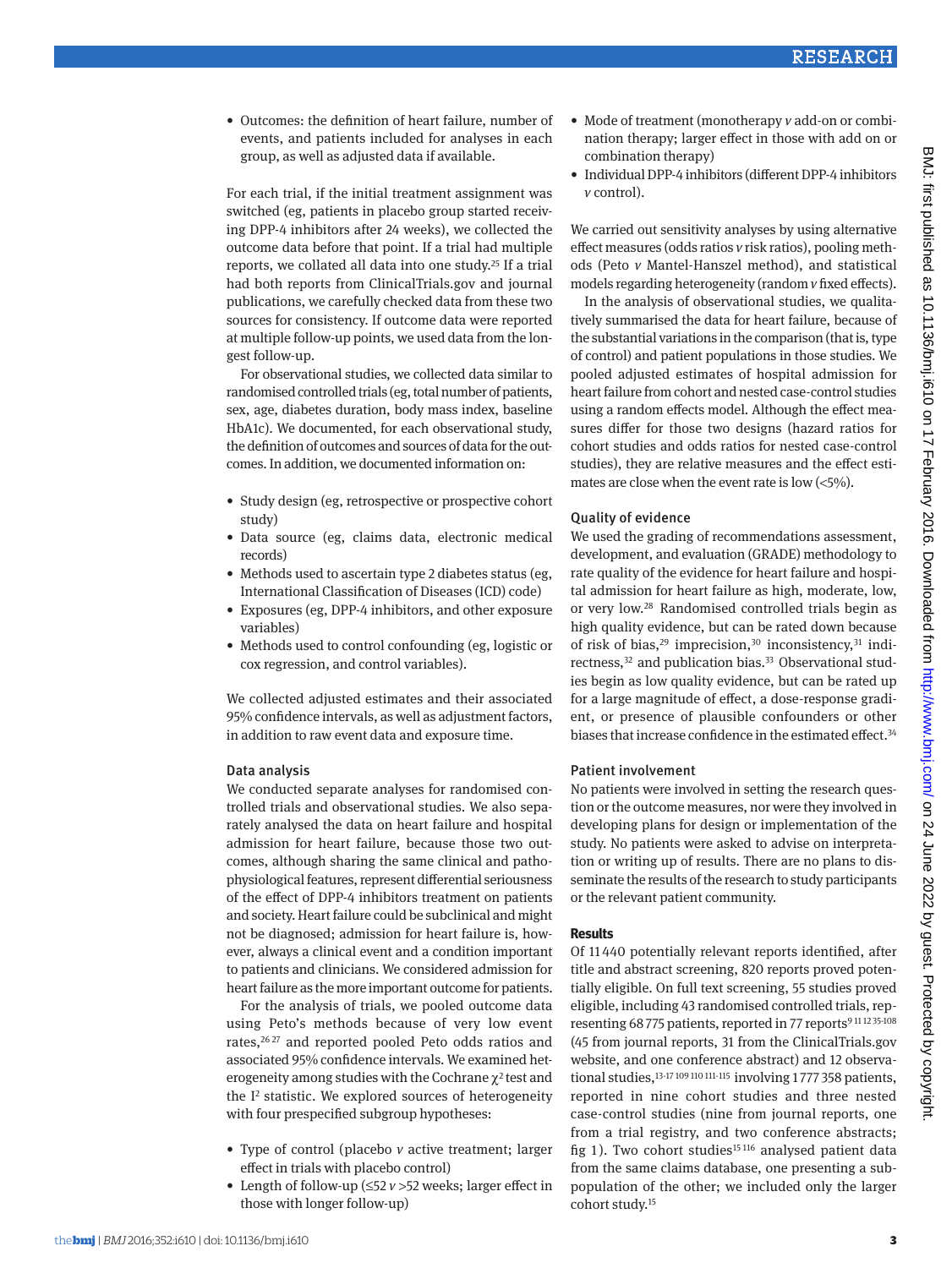

#### Fig 1 | Flowchart of article selection

#### Evidence from randomised controlled trials *Trials reporting heart failure*

Of the 43 randomised controlled trials, 38 reported heart failure, of which 33 (87%) were international studies, and 35 (92%) were clearly labelled as phase III trials. These 38 trials enrolled 109-2789 patients (total n=31 680; mean age range 49.7-72.6 years, mean body mass index 24.0-32.8, mean baseline HbA1c 7.1-9.9%, mean fasting plasma glucose 7.7-11.1 mmol/L, and mean duration of diabetes 1.7-17.5 years; table 1). Nine trials used DPP-4 inhibitors as monotherapy, 27 as add-on or combination therapy, and two as both monotherapy and combination therapy. Length of follow-up ranged from 12 to 206 weeks (median 52; table 2).

All 38 trials were industry funded. Most (n=24) were identified from ClinicalTrials.gov, of which four<sup>91-93 96</sup> have not been published in a peer reviewed journal. Because of the limited information in the trial registry, we were unable to adequately assess the risk of bias for these four trials. On the basis of the information we collected, 16 (42%) trials adequately generated their randomisation sequence; 11 (29%) adequately concealed allocation; all trials blinded patients, caregivers, and outcome assessors; eight (21%) adjudicated heart failure events; and four (11%) used blinded assessors to adjudicate heart failure (web appendix 2). The treatment groups of each included trial were generally balanced with respect to demographic and clinical characteristics.

#### *Effects on heart failure*

The 38 trials reported 75 heart failure events occurring in 28292 patients who were treated with at least one drug (raw event rate 0.27%). The definition of heart failure was available in only one trial;<sup>37</sup> 33 (87%) trials reported heart failure as serious adverse events. The pooling of data from these trials showed no significant difference in the risk of heart failure between DPP-4 inhibitors treatment and control. Event rates were 0.27% for DPP-4 inhibitors versus 0.26% for controls (odds ratio 0.97 (95% confidence interval 0.61 to 1.56),  $I^2=0\%$ ; risk difference 2 fewer (19 fewer to 28 more) events per 1000 patients with type 2 diabetes over five years; fig 2 and table 3). We rated the quality of evidence as low because of risk of bias and imprecision (table 3).

The subgroup analysis by type of control (placebo *v* active drugs) showed no difference in treatment effects (interaction P=0.57; comparison with placebo, odds ratio 1.17 (95% confidence interval 0.58 to 2.33); comparison with active drugs, 0.89 (0.47 to 1.66); fig A in web appendix 3). The subgroup analyses of the other three prespecified hypotheses showed no difference in treatment effects (figs B-D in appendix 3). Sensitivity analysis using alternative effect measures, statistical methods, and analysis models did not show important changes in pooled effects (figs E-G in web appendix 3).

*Trials reporting hospital admission for heart failure* We included three large trials<sup>91112</sup> (SAVOR-TIMI 53, EXAMINE, and TECOS) and two small trials<sup>104 105</sup> reporting hospital admission for heart failure; all were designed to assess the cardiovascular safety of DPP-4 inhibitors compared with placebo (table 1). The SAVOR-TIMI 53 trial investigated saxagliptin in patients with diabetes who had a renal impairment and cardiovascular disease or multiple risk factors for vascular disease. The EXAMINE trial recruited patients receiving alogliptin with type 2 diabetes and a recent acute coronary syndrome. The TECOS trial examined sitagliptin in patients with type 2 diabetes and cardiovascular disease. In addition, one small trial<sup>104</sup> assessed vildagliptin in patients with type 2 diabetes as well as heart failure and a left ventricular ejection fraction less than 40%; the other small trial105 assessed linagliptin in patients with type 2 diabetes with moderate to severe renal impairment.

All three large trials were international studies. The median length of follow-up ranged from 76 to 156 weeks (table 1). Those trials enrolled 5380-16 492 patients (total n=36607; mean age range 60.9-65.5 years, mean body mass index 29.5-31.1, and duration of diabetes 9.2- 11.6 years). The two small trials followed up patients for 52 weeks; mean age ranged from 63 to 66.6 years and mean HbA1c levels ranged from 7.8% to 8.1%.

All trials, but one<sup>104</sup> (which had unclear details because it was presented as an abstract), adequately generated their randomisation sequence and adequately concealed allocation; all trials blinded patients, caregivers, outcome assessors, and centrally adjudicated hospital admission for heart failure outcome through a clinical events classification committee who were blinded to treatment allocation. All trials were funded by industry (web appendix 2).

# *Effects on hospital admission for heart failure*

All five trials<sup>911 12 104 105</sup> reported unadjusted rates of hospital admission for heart failure. Overall, 1174 events of admission for heart failure occurred in 37028 patients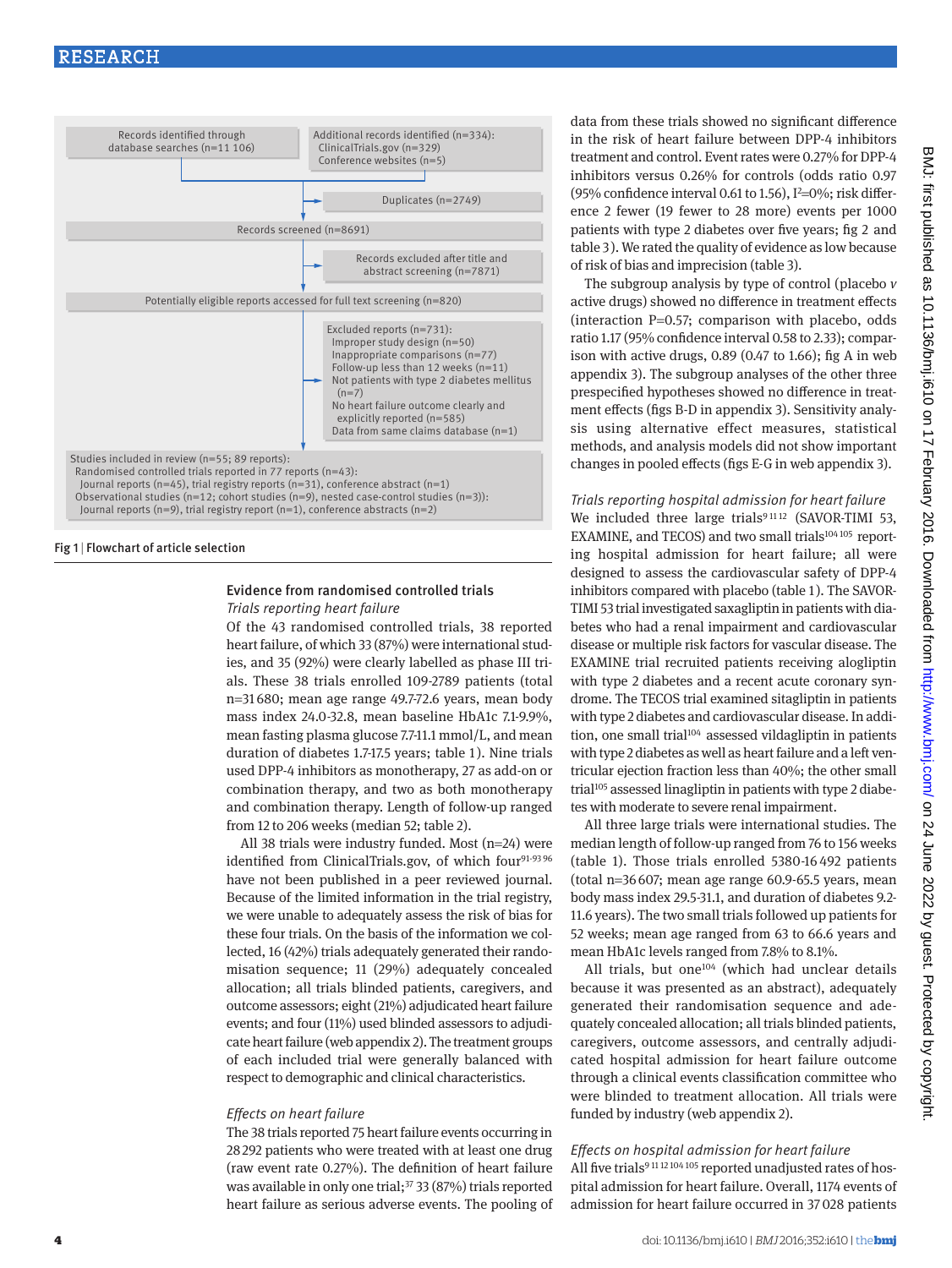| Table 1   Characteristics of included randomised controlled trials |                 |                                                     |                |                                       |                                              |                                   |                                |                        |                                           |                |           |                                             |
|--------------------------------------------------------------------|-----------------|-----------------------------------------------------|----------------|---------------------------------------|----------------------------------------------|-----------------------------------|--------------------------------|------------------------|-------------------------------------------|----------------|-----------|---------------------------------------------|
| Author (year)                                                      | Inter-<br>study | No of<br>national countries study Study<br>involved | No of<br>sites | phase                                 | <b>Total No of</b><br>patients<br>randomised | Length of<br>follow-up<br>(weeks) | Male<br>patients<br>$(N_0, %)$ | Mean<br>age<br>(years) | Mean<br>body mass HbA1c Mean FPG<br>index | Mean<br>$(\%)$ | (mmol/L)  | <b>Mean diabetes</b><br>duration<br>(years) |
| Trials reporting heart failure                                     |                 |                                                     |                |                                       |                                              |                                   |                                |                        |                                           |                |           |                                             |
| Arjona Ferreira (2013) a <sup>35, 36</sup>                         | Yes             | <b>NR</b>                                           | <b>NR</b>      | $\mathbf{III}$                        | 426                                          | 54                                | 158 (57)                       | 64.5                   | 26.8                                      | 7.8            | 8.1       | 10.4                                        |
| Arjona Ferreira (2013) b <sup>37, 38</sup>                         | Yes             | 12                                                  | 31             | $\vert\vert\vert$                     | 129                                          | 54                                | 77 (59.7)                      | 59.5                   | 26.8                                      | 7.8            | 9.0       | $17.5*$                                     |
| Bosi (2011) <sup>39</sup>                                          | Yes             | <b>NR</b>                                           | <b>NR</b>      | $\vert\vert\vert$                     | 803                                          | 52                                | 414(51.6)                      | 55.1                   | 31.5                                      | 8.2            | 9.0       | 7.2                                         |
| Ferrannini (2009) <sup>40</sup>                                    | Yes             | 24                                                  | 402            | $\mathbb{H}$                          | 2789                                         | 52                                | 1490 (53.4)                    | 57.5                   | 31.8                                      | 7.3            | 9.2       | 5.7                                         |
| Fonseca (2013) <sup>41</sup>                                       | Yes             | 12                                                  | 58             | $\mathbb{H}$                          | 313                                          | 26                                | 195 (62.3)                     | 56.0                   | 29.9                                      | 9.8            | 9.8       | <b>NR</b>                                   |
| Garber (2007) <sup>42</sup>                                        | Yes             | $\overline{2}$                                      | 123            | $\vert\vert\vert$                     | 463                                          | 24                                | 199 (50)                       | 54.0                   | 32.4                                      | 8.7            | 10.1      | 4.7                                         |
| Henry (2014) <sup>43, 44</sup>                                     | <b>NR</b>       | <b>NR</b>                                           | <b>NR</b>      | $\vert\vert\vert$                     | 1615                                         | 54                                | 912 (56.5)                     | <b>NR</b>              | 30.9                                      | 8.8            | 10.0      | 7.9                                         |
| Iwamoto (2010) <sup>45,46</sup>                                    | Yes             | $\mathbf{1}$                                        | 97             | $\mathbf{  }$                         | 363                                          | 12                                | 224(61.7)                      | 59.8                   | 24.5                                      | 7.6            | 8.2       | 5.4                                         |
| NCT00094770 (2009)47, 48, 49                                       | Yes             | <b>NR</b>                                           | 173            | $\mathbb{H}$                          | 1172                                         | 104                               | 694 (59.2)                     | 56.7                   | 31.2                                      | 7.7            | 9.2       | 6.4                                         |
| NCT00103857 (2009) <sup>50, 51</sup>                               | Yes             | <b>NR</b>                                           | 140            | $\mathbb{H}$                          | 1091                                         | 104                               | 539 (49.4)                     | 53.5                   | <b>NR</b>                                 | 8.8            | 11.1      | <b>NR</b>                                   |
| NCT00121641 (2011) <sup>52, 53</sup>                               | <b>NR</b>       | 6                                                   | 135            | $\vert\vert\vert$                     | 403                                          | 206                               | 204 (50.9)                     | 53.5                   | 31.7                                      | 7.9            | 9.7       | 2.6                                         |
| NCT00121667 (2011) <sup>54, 55</sup>                               | Yes             | 9                                                   | 154            | $\mathbb{H}$                          | 745                                          | 206                               | 377 (50.7)                     | 54.6                   | 31.4                                      | <b>NR</b>      | <b>NR</b> | <b>NR</b>                                   |
| NCT00286442 (2011) <sup>56, 57</sup>                               | Yes             | 15                                                  | 115            | $\mathbb{H}$                          | 527                                          | 26                                | 265(50.3)                      | 54.8                   | 32.0                                      | 7.9            | 9.5       | 6.0                                         |
| NCT00286468 (2011) <sup>58, 59</sup>                               | Yes             | 15                                                  | 125            | $\mathbb{H}$                          | 585                                          | 26                                | 261 (52.2)                     | 56.6                   | 30.1                                      | <b>NR</b>      | <b>NR</b> | 7.7                                         |
| NCT00295633 (2009) <sup>60, 61, 62</sup>                           | Yes             | 8                                                   | 133            | $\vert\vert\vert$                     | 565                                          | 76                                | 643 (49.2)                     | 52.0                   | 30.2                                      | 9.5            | 11.1      | 1.7                                         |
| NCT00327015 (2009) <sup>63, 64, 65</sup>                           | Yes             | 13                                                  | 211            | $\mathbf{III}$                        | 1309                                         | 24                                | 643 (49.2)                     | 52.0                   | 30.2                                      | 9.5            | 11.1      | 1.7                                         |
| NCT00395343 (2009) <sup>66, 67</sup>                               | Yes             | 24                                                  | 100            | $\begin{array}{c} \hline \end{array}$ | 641                                          | 24                                | 326 (50.9)                     | 57.8                   | 31.0                                      | 8.7            | 9.8       | 12.5                                        |
| NCT00482729 (2009) <sup>68, 69, 70</sup>                           | Yes             | $\overline{2}$                                      | 229            | $\mathbb{H}$                          | 1250                                         | 44                                | 708 (56.8)                     | 49.7                   | <b>NR</b>                                 | 9.9            | <b>NR</b> | <b>NR</b>                                   |
| NCT00575588 (2010) <sup>71, 72, 73</sup>                           | Yes             | 11                                                  | 130            | $\vert\vert\vert$                     | 858                                          | 104                               | 444 (51.7)                     | 57.5                   | 31.4                                      | 7.7            | 9.0       | 5.4                                         |
| NCT00614939 (2010) <sup>74, 75, 76</sup>                           | Yes             | 13                                                  | 75             | $\vert\vert\vert$                     | 170                                          | 52                                | 73 (42.9)                      | 66.5                   | 30.7                                      | 8.3            | 9.9       | 16.7                                        |
| NCT00622284 (2011) <sup>77,78</sup>                                | Yes             | 16                                                  | 209            | $\begin{array}{c} \hline \end{array}$ | 1560                                         | 104                               | 933 (60.2)                     | 56.6                   | 30.2                                      | 7.7            | 9.1       | 715 (47.1) †                                |
| NCT00642278 (2013) <sup>79,80</sup>                                | Yes             | 13                                                  | 85             | $\mathbf{  }$                         | 451                                          | 12                                | 236(52.3)                      | 52.9                   | 31.5                                      | 7.8            | 9.0       | <b>NR</b>                                   |
| NCT00707993 (2013) <sup>81, 82</sup>                               | Yes             | 15                                                  | 110            | $\vert\vert\vert$                     | 441                                          | 54                                | 198 (44.9)                     | 69.9                   | 29.8                                      | 7.5            | 8.1       | 6.1                                         |
| NCT00757588 (2011) <sup>83, 84</sup>                               | Yes             | 10                                                  | 72             | $\mathbf{III}$                        | 457                                          | 24                                | 188 (41.3)                     | 57.2                   | 32.3                                      | 8.7            | 9.6       | 11.9                                        |
| NCT00798161 (2011) <sup>85, 86</sup>                               | Yes             | 14                                                  | 133            | $\begin{array}{c} \hline \end{array}$ | 791                                          | 24                                | 426 (53.9)                     | 55.3                   | 29.1                                      | 8.7            | 10.9      | 562 (74.3)t                                 |
| NCT00838903 (2014) <sup>87,88</sup>                                | Yes             | 10                                                  | 289            | $\begin{array}{c} \hline \end{array}$ | 1049                                         | 164                               | 482 (47.6)                     | 54.5                   | 32.6                                      | 8.1            | 9.2       | 6.0                                         |
| NCT00856284 (2013) <sup>89, 90</sup>                               | Yes             | 32                                                  | 310            | $\vert\vert\vert$                     | 2639                                         | 104                               | 1312 (49.7)                    | 55.4                   | 31.2                                      | 7.6            | <b>NR</b> | 5.5                                         |
| NCT00954447 (2012) <sup>91</sup>                                   | Yes             | 19                                                  | 167            | $\mathbf{III}$                        | 1263                                         | 52                                | 658 (52.2)                     | 60.0                   | 31.0                                      | 8.3            | 8.3       | <b>NR</b>                                   |
| NCT01006603 (2013) <sup>92</sup>                                   | Yes             | 13                                                  | 152            | $\mathsf{IV}$                         | 720                                          | 52                                | 445 (61.8)                     | 72.6                   | <b>NR</b>                                 | <b>NR</b>      | <b>NR</b> | <b>NR</b>                                   |
| NCT01189890 (2013) <sup>93</sup>                                   | Yes             | <b>NR</b>                                           | <b>NR</b>      | $\begin{array}{c} \hline \end{array}$ | 480                                          | 30                                | 202(42.1)                      | 70.7                   | <b>NR</b>                                 | 7.8            | 9.4       | ${\sf NR}$                                  |
| NCT01263483 (2011) <sup>94, 95</sup>                               | No              | $\mathbf{1}$                                        | 31             | II and III                            | 230                                          | 12                                | 142(61.7)                      | 62.1                   | 24.0                                      | 8.0            | NR        | 7.8                                         |
| NCT01289990 (2014) <sup>96</sup>                                   | Yes             | 19                                                  | 243            | $\mathbf{III}$                        | 2700                                         | 76                                | 1492 (55.3)                    | 55.6                   | <b>NR</b>                                 | <b>NR</b>      | <b>NR</b> | <b>NR</b>                                   |
| Pratley (2009) <sup>97, 98</sup>                                   | Yes             | 14                                                  | 125            | $\vert\vert\vert$                     | 493                                          | 26                                | 287 (58.2)                     | 55.4                   | 32.8                                      | 8.0            | <b>NR</b> | 7.6                                         |
| Pratley (2014) <sup>99</sup>                                       | Yes             | 13                                                  | 198            | $\begin{array}{c} \hline \end{array}$ | 784                                          | 26                                | 374 (47.7)                     | 53.5                   | 30.7                                      | <b>NR</b>      | <b>NR</b> | 4.0                                         |
| Rosenstock (2006) <sup>100</sup>                                   | Yes             | 17                                                  | <b>NR</b>      | $\vert\vert\vert$                     | 353                                          | 24                                | 196 (55.5)                     | 56.3                   | 31.5                                      | 8.0            | 9.2       | <b>NR</b>                                   |
| Rosenstock (2010) <sup>101</sup>                                   | Yes             | 23                                                  | 268            | $\mathbf{III}$                        | 655                                          | 26                                | 320 (48.9)                     | 52.6                   | 31.1                                      | 8.8            | 10.6      | 3.2                                         |
| Seino (2012) <sup>102</sup>                                        | No              | $\mathbf{1}$                                        | 30             | $\vert\vert\vert$                     | 288                                          | 12                                | 198 (68.8)                     | 52.6                   | 25.9                                      | 8.0            | <b>NR</b> | 6.3                                         |
| Yang (2015) <sup>103</sup>                                         | No              | $\mathbf{1}$                                        | 25             | $\vert\vert\vert$                     | 109                                          | 24                                | 57 (54.3)                      | 56.2                   | 25.0                                      | 7.1            | 7.7       | 3.6                                         |
| Trials reporting hospital admission for heart failure              |                 |                                                     |                |                                       |                                              |                                   |                                |                        |                                           |                |           |                                             |
| Green (2015) (TECOS) <sup>12</sup>                                 | Yes             | 38                                                  | 673            | Ш                                     | 14735                                        | 156‡                              | 10 374 (70.7)                  | 65.5                   | 30.2                                      | 7.2            | <b>NR</b> | 11.6                                        |
| Krum (2014) (VIVIDD) <sup>104</sup>                                | <b>NR</b>       | <b>NR</b>                                           | ${\sf NR}$     | <b>NR</b>                             | 253                                          | 52                                | <b>NR</b>                      | 63                     | <b>NR</b>                                 | 7.8            | <b>NR</b> | <b>NR</b>                                   |
| Laakso (2015) <sup>105</sup>                                       | Yes             | 9                                                   | 52             | $\vert\vert\vert$                     | 235                                          | 52                                | 149 (63.4)                     | 66.6                   | <b>NR</b>                                 | 8.1            | <b>NR</b> | <b>NR</b>                                   |
| Scirica (2013)<br>(SAVOR-TIMI 53) <sup>9, 106</sup>                | Yes             | 26                                                  | 788            | IV                                    | 16 492                                       | 109‡                              | 11 0 37 (66.9)                 | 65.0                   | 31.1                                      | <b>NR</b>      | 8.7       | $10.3*$                                     |
| Zannad (2015)<br>(EXAMINE)11, 107, 108                             | Yes             | 49                                                  | 898            | $\vert\vert\vert$                     | 5380                                         | 76‡                               | 3651 (67.9)                    | 60.9                   | 29.5                                      | <b>NR</b>      | <b>NR</b> | 9.2                                         |

FPG=fasting plasma glucose; NR=not reported.

\*Median diabetes duration (years).

†No (%) of patients with no more than five years' duration.

‡Median follow-up time (weeks).

(raw event rate 3.4% for DPP-4 inhibitors *v* 3.0% for controls; table 3). Pooling across trials showed a borderline increase in the risk of hospital admission for heart failure in patients with type 2 diabetes using DPP-4 inhibitors versus control (odds ratio 1.13 (95% confidence interval 1.00 to 1.26),  $I^2=0\%$ ; risk difference 8 more (0 more to 16 more) per 1000 patients with type 2 diabetes over five years; fig 3 and table 3 ). We rated the quality of evidence as moderate due to imprecision (table 3). Sensitivity analysis by use of alternative effect measures, statistical methods, and analysis models did not show important changes in the pooled effects (figs H-J in web appendix 3).

# Evidence from observational studies

Of 12 observational studies, four<sup>109-112</sup> reported heart failure, and eight<sup>13-17 113-115</sup> reported hospital admission for heart failure; nine13-15 109-111 113-115 were cohort studies and the other three<sup>1617 112</sup> were nested case-control studies (fig 1).

BMJ: first published as 10.1136/bmj.i610 on 17 February 2016. Downloaded from http://www.bmj.com/ on 24 June 2022 by guest. Protected by copyright BMJ: first published as 10.1136/bmj.i610 on 17 February 2016. Downloaded from <http://www.bmj.com/> on 24 June 2022 by guest. Protected by copyright.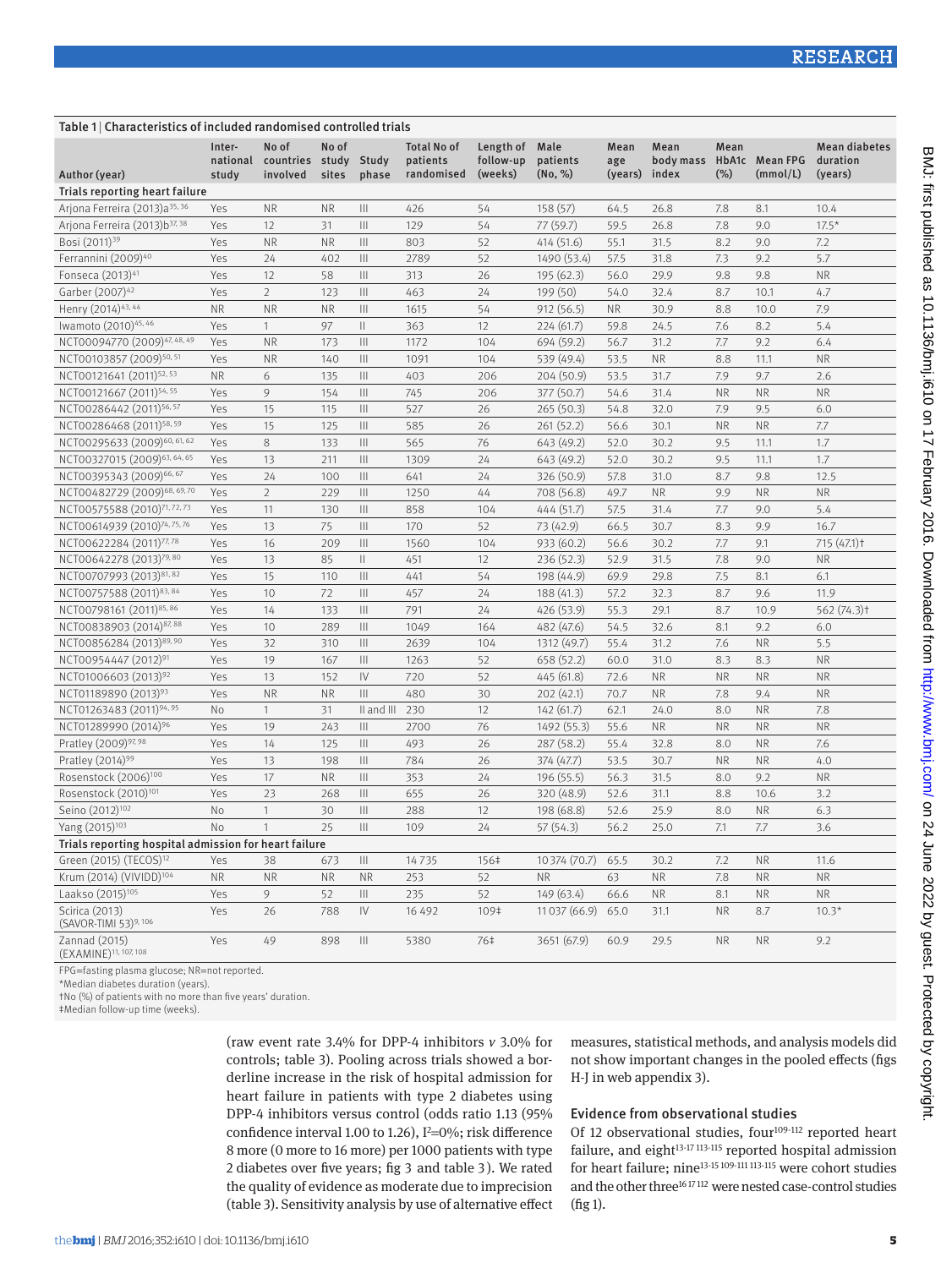|                                                       | Table 2   Interventions tested and event rates in randomised controlled trials              |                  |                                  |                           |                                  |                      |
|-------------------------------------------------------|---------------------------------------------------------------------------------------------|------------------|----------------------------------|---------------------------|----------------------------------|----------------------|
|                                                       |                                                                                             | DPP-4 inhibitors |                                  | Control                   |                                  | <b>Duration of</b>   |
| Author (year)                                         | Drug treatments used<br>across groups                                                       | Type             | Events/analysed<br>patients (No) | <b>Type</b>               | Events/analysed<br>patients (No) | treatment<br>(weeks) |
| Trials reporting heart failure                        |                                                                                             |                  |                                  |                           |                                  |                      |
| Arjona Ferreira (2013) a 35, 36                       | None                                                                                        | Sitagliptin      | 0/210                            | Glipizide                 | 4/212                            | 54                   |
| Arjona Ferreira (2013) b <sup>37, 38</sup>            | None                                                                                        | Sitagliptin      | 2/64                             | Glipizide                 | 2/65                             | 54                   |
| Bosi (2011) <sup>39</sup>                             | Metformin, and pioglitazone 30 mg                                                           | Alogliptin       | 2/404                            | Add-on pioglitazone 15 mg | 1/399                            | 52                   |
| Ferrannini (2009) <sup>40</sup>                       | Metformin                                                                                   | Vildagliptin     | 2/1389                           | Glimepiride               | 2/1383                           | 52                   |
| Fonseca (2013) <sup>41</sup>                          | Metformin and pioglitazone                                                                  | Sitagliptin      | 0/157                            | Placebo                   | 0/156                            | 26                   |
| Garber (2007) <sup>42</sup>                           | Pioglitazone                                                                                | Vildagliptin     | 1/304                            | Placebo                   | 1/158                            | 24                   |
| Henry (2014) <sup>43,44</sup>                         | Pioglitazone                                                                                | Sitagliptin      | 2/691                            | No additional drugs       | 0/693                            | 54                   |
| Iwamoto (2010) <sup>45, 46</sup>                      | None                                                                                        | Sitagliptin      | 1/290                            | Placebo                   | 0/73                             | 12                   |
| NCT00094770 (2009) <sup>47, 48, 49</sup>              | Metformin                                                                                   | Sitagliptin      | 2/588                            | Glipizide                 | 1/584                            | 104                  |
| NCT00103857 (2009) <sup>50, 51</sup>                  | Metformin                                                                                   | Sitagliptin      | 1/372                            | No additional drugs       | 0/364                            | 104                  |
| NCT00121641 (2011) <sup>52, 53</sup>                  | None                                                                                        | Saxagliptin      | 1/306                            | Placebo                   | 0/95                             | 206                  |
| NCT00121667 (2011) <sup>54, 55</sup>                  | Metformin                                                                                   | Saxagliptin      | 3/564                            | Placebo                   | 2/179                            | 206                  |
| NCT00286442 (2011) <sup>56, 57</sup>                  | Metformin                                                                                   | Alogliptin       | 1/423                            | Placebo                   | 0/104                            | 26                   |
| NCT00286468 (2011) <sup>58, 59</sup>                  | Glyburide                                                                                   | Alogliptin       | 1/401                            | Placebo                   | 0/99                             | 26                   |
| NCT00295633 (2009) <sup>60, 61, 62</sup>              | TZD                                                                                         | Saxagliptin      | 0/381                            | Placebo                   | 1/184                            | 76                   |
| NCT00327015 (2009) <sup>63, 64, 65</sup>              | Metformin                                                                                   | Saxagliptin      | 0/643                            | No additional drugs       | 2/328                            | 24                   |
| NCT00395343 (2009) <sup>66, 67</sup>                  | Insulin with or without metformin                                                           | Sitagliptin      | 0/322                            | Placebo                   | 2/319                            | 24                   |
| NCT00482729 (2009) <sup>68, 69, 70</sup>              | Metformin                                                                                   | Sitagliptin      | 1/625                            | No additional drugs       | 0/621                            | 44                   |
| NCT00575588 (2010) <sup>71, 72, 73</sup>              | Metformin                                                                                   | Saxagliptin      | 1/428                            | Glipizide                 | 1/430                            | 104                  |
| NCT00614939 (2010) <sup>74, 75, 76</sup>              | OADs and/or insulin                                                                         | Saxagliptin      | 1/85                             | Placebo                   | 0/85                             | 52                   |
| NCT00622284 (2011) <sup>77,78</sup>                   | Metformin                                                                                   | Linagliptin      | 3/776                            | Glimepiride               | 2/775                            | 104                  |
| NCT00642278 (2013) <sup>79,80</sup>                   | Metformin                                                                                   | Sitagliptin      | 0/65                             | Placebo                   | 0/65                             |                      |
|                                                       |                                                                                             | Sitagliptin      | 0/65                             | Canagliflozin             | 1/321                            | 12                   |
| NCT00707993 (2013)81, 82                              | None                                                                                        | Alogliptin       | 1/222                            | Glipizide                 | 1/219                            | 52                   |
| NCT00757588 (2011)83, 84                              | Insulin with or without metformin                                                           | Saxagliptin      | 2/304                            | Placebo                   | 0/151                            | 24                   |
| NCT00798161 (2011)85, 86                              | None                                                                                        | Linagliptin      | 0/142                            | Placebo                   | 0/72                             |                      |
|                                                       | Metformin                                                                                   | Linagliptin      | 1/286                            | No additional drugs       | 0/291                            | 24                   |
| NCT00838903 (2014) <sup>87,88</sup>                   | Metformin                                                                                   | Sitagliptin      | 1/302                            | Glimepiride               | 1/307                            |                      |
|                                                       |                                                                                             | Sitagliptin      | 1/302                            | Placebo                   | 0/101                            | 156                  |
| NCT00856284 (2013)89, 90                              | Metformin                                                                                   | Alogliptin       | 3/1751                           | Glipizide                 | 1/878                            | 104                  |
| NCT00954447 (2012) <sup>91</sup>                      | Basal insulin and/or OADs                                                                   | Linagliptin      | 3/631                            | Placebo                   | 2/630                            | 52                   |
| NCT01006603 (2013) <sup>92</sup>                      | None                                                                                        | Saxagliptin      | 1/359                            | Glimepiride               | 3/359                            | 52                   |
| NCT01189890 (2013) <sup>93</sup>                      | None                                                                                        | Sitagliptin      | 0/241                            | Glimepiride               | 1/236                            | 30                   |
| NCT01263483 (2011) <sup>94, 95</sup>                  | Voglibose                                                                                   | Alogliptin       | 0/155                            | Placebo                   | 1/75                             | 12                   |
| NCT01289990 (2014) <sup>96</sup>                      | None                                                                                        | Sitagliptin      | 1/223                            | Placebo                   | 0/223                            |                      |
|                                                       |                                                                                             | Sitagliptin      | 1/223                            | Empagliflozin             | 0/453                            | 76                   |
| Pratley (2009) <sup>97, 98</sup>                      | Pioglitazone or pioglitazone, plus<br>metformin or SU                                       | Alogliptin       | 3/397                            | Placebo                   | 0/97                             | 26                   |
| Pratley (2014) <sup>99</sup>                          | None                                                                                        | Alogliptin       | 0/222                            | Placebo                   | 0/106                            |                      |
|                                                       | Metformin                                                                                   | Alogliptin       | 0/220                            | No additional drugs       | 0/220                            | 26                   |
| Rosenstock (2006) <sup>100</sup>                      | Pioglitazone                                                                                | Sitagliptin      | 0/175                            | Placebo                   | 0/178                            | 24                   |
| Rosenstock (2010) <sup>101</sup>                      | Pioglitazone                                                                                | Alogliptin       | 0/327                            | No additional drugs       | 0/163                            | 26                   |
| Seino (2012) <sup>102</sup>                           | Metformin                                                                                   | Alogliptin       | 1/188                            | Placebo                   | 0/100                            | 12                   |
| Yang (2015) <sup>103</sup>                            | None                                                                                        | Anagliptin       | 0/68                             | Placebo                   | 1/40                             | 24                   |
| Trials reporting hospital admission for heart failure |                                                                                             |                  |                                  |                           |                                  |                      |
| Green (2015) (TECOS) <sup>12</sup>                    | One or two OADs (metformin,<br>pioglitazone, or SU) or insulin with or<br>without metformin | Sitagliptin      | 228/7332                         | Placebo                   | 229/7339                         | $156*$               |
| Krum (2014) (VIVIDD) <sup>104</sup>                   | Standard diabetes treatment                                                                 | Vildagliptin     | 13/128                           | Placebo                   | 10/124                           | 52                   |
| Laakso (2015) <sup>105</sup>                          | None                                                                                        | Linagliptin      | 7/113                            | Placebo or glimepiride    | 6/120                            | 52                   |
| Scirica (2013) (SAVOR-TIMI 53)9, 106                  | Antihyperglycaemic drugs                                                                    | Saxagliptin      | 289/8280                         | Placebo                   | 228/8212                         | $109*$               |
| Zannad (2015) (EXAMINE)11, 107, 108                   | Standard of care treatment for type 2 Alogliptin<br>diabetes mellitus                       |                  | 85/2701                          | Placebo                   | 79/2679                          | 78*                  |

BG=biguanide; TZD=thiazolidinedione; OADs=oral antidiabetic drugs; SU=sulfonylurea.

\*Median treatment time (weeks).

# *Observational studies reporting heart failure*

Of the four studies reporting heart failure, two prospective cohort studies<sup>109110</sup> compared DPP-4 inhibitors versus sulfonylureas and sitagliptin versus sulfonylureas. One retrospective cohort study<sup>111</sup> assessed DPP-4

inhibitors versus sulfonylureas and reported the findings from the subgroup of DPP-4 inhibitors. Finally, one nested case-control study<sup>112</sup> using claims data investigated use of sitagliptin versus no use in patients admitted to hospital for acute coronary syndrome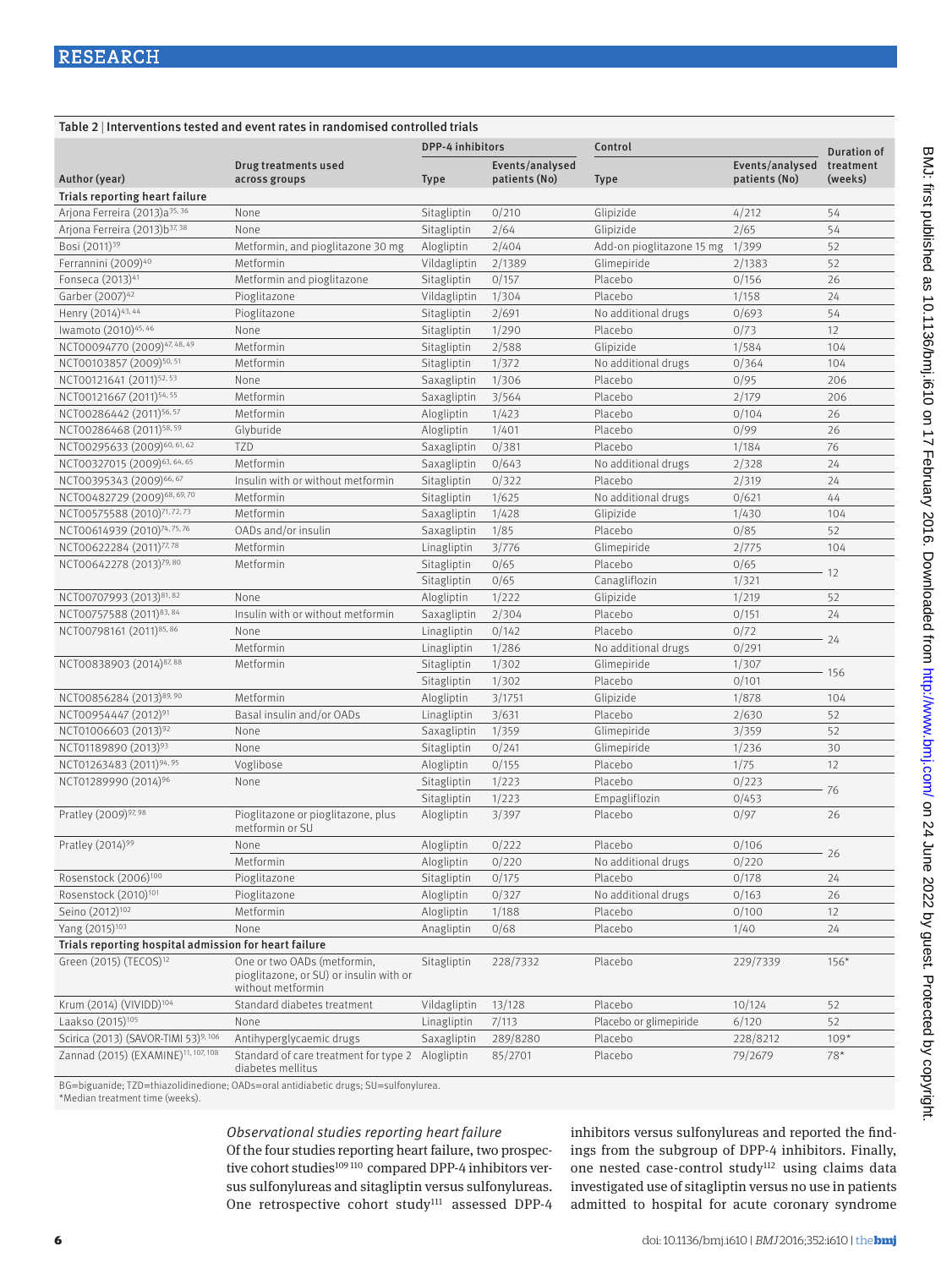| Study                                                             | DPP-4<br>inhibitors | Control | Peto odds ratio<br><b>Fixed (95% CI)</b>                  | Weight<br>(%) | Peto odds ratio<br><b>Fixed (95% CI)</b> |
|-------------------------------------------------------------------|---------------------|---------|-----------------------------------------------------------|---------------|------------------------------------------|
| Arjona Ferreira 2013a                                             | 0/210               | 4/212   |                                                           | 5.8           | 0.13 (0.02 to 0.96)                      |
| Arjona Ferreira 2013b                                             | 2/64                | 2/65    |                                                           | 5.7           | 1.02 (0.14 to 7.38)                      |
| <b>Bosi 2011</b>                                                  | 2/404               | 1/399   |                                                           | 4.4           | 1.93 (0.20 to 18.58)                     |
| Ferrannini 2009                                                   | 2/1389              | 2/1383  |                                                           | 5.8           | 1.00 (0.14 to 7.08)                      |
| Fonseca 2013                                                      | 0/157               | 0/156   |                                                           | $\sim$        | Not estimable                            |
| Garber 2007                                                       | 1/304               | 1/158   |                                                           | 2.6           | $0.49$ (0.03 to 9.22)                    |
| <b>Henry 2014</b>                                                 | 2/691               | 0/693   |                                                           | 2.9           | 7.42 (0.46 to 118.77)                    |
| Iwamoto 2010                                                      | 1/290               | 0/73    |                                                           | 0.9           | 3.50 (0.03 to 464.78)                    |
| NCT00094770 2009                                                  | 2/588               | 1/584   |                                                           | 4.4           | 1.94 (0.20 to 18.65)                     |
| NCT00103857 2009                                                  | 1/372               | 0/364   |                                                           | 1.5           | 7.23 (0.14 to 364.55)                    |
| NCT00121641 2011                                                  | 1/306               | 0/95    |                                                           | 1.1           | 3.71 (0.04 to 372.46)                    |
| NCT00121667 2011                                                  | 3/564               | 2/179   |                                                           | 5.3           | $0.42$ (0.05 to 3.26)                    |
| NCT00286442 2011                                                  | 1/423               | 0/104   |                                                           | 0.9           | 3.48 (0.03 to 478.41)                    |
| NCT00286468 2011                                                  | 1/401               | 0/99    |                                                           | 0.9           | 3.48 (0.03 to 475.96)                    |
| NCT00295633 2009                                                  | 0/381               | 1/184   |                                                           | 1.3           | 0.05(0.00 to 3.04)                       |
| NCT00327015 2009                                                  | 0/643               | 2/328   |                                                           | 2.6           | 0.05(0.00 to 0.97)                       |
| NCT00395343 2009                                                  | 0/322               | 2/319   |                                                           | 2.9           | 0.13(0.01 to 2.14)                       |
| NCT00482729 2009                                                  | 1/625               | 0/621   |                                                           | 1.5           | 7.34 (0.15 to 370.02)                    |
| NCT00575588 2010                                                  | 1/428               | 1/430   |                                                           | 2.9           | 1.00 (0.06 to 16.09)                     |
| NCT00614939 2010                                                  | 1/85                | 0/85    |                                                           | 1.5           | 7.39 (0.15 to 372.38)                    |
| NCT00622284 2011                                                  | 3/776               | 2/775   |                                                           | 7.3           | $1.49(0.26 \text{ to } 8.63)$            |
| NCT00642278 2013                                                  | 0/65                | 1/386   |                                                           | 0.7           | 0.31 (0.00 to 82.44)                     |
| NCT00707993 2013                                                  | 1/222               | 1/219   |                                                           | 2.9           | 0.99 (0.06 to 15.82)                     |
| NCT00757588 2011                                                  | 2/304               | 0/151   |                                                           | 2.6           | 4.48 (0.24 to 85.32)                     |
| NCT00798161 2011                                                  | 1/428               | 0/363   |                                                           | 1.4           | 6.35 (0.12 to 324.20)                    |
| NCT00838903 2014                                                  | 1/302               | 1/408   |                                                           | 2.8           | 1.36 (0.08 to 22.44)                     |
| NCT00856284 2013                                                  | 3/1751              | 1/878   |                                                           | 5.2           | 1.46 (0.18 to 11.67)                     |
| NCT00954447 2012                                                  | 3/631               | 2/630   |                                                           | 7.3           | 1.49 (0.26 to 8.63)                      |
| NCT01006603 2013                                                  | 1/359               | 3/359   |                                                           | 5.8           | 0.37 (0.05 to 2.61)                      |
| NCT01189890 2013                                                  | 0/241               | 1/236   |                                                           | 1.5           | 0.13(0.00 to 6.68)                       |
| NCT01263483 2011                                                  | 0/155               | 1/75    |                                                           | 1.3           | 0.05(0.00 to 3.05)                       |
| NCT01289990 2014                                                  | 1/223               | 0/676   |                                                           | 1.1           | 56.34 (0.60 to 5268.88)                  |
| Pratley 2009                                                      | 3/397               | 0/97    |                                                           | 2.7           | 3.49 (0.20 to 60.57)                     |
| Pratley 2014                                                      | 0/442               | 0/326   |                                                           | ä,            | Not estimable                            |
| Rosenstock 2006                                                   | 0/175               | 0/178   |                                                           |               | Not estimable                            |
| Rosenstock 2010                                                   | 0/327               | 0/163   |                                                           | ä,            | Not estimable                            |
| Seino 2012                                                        | 1/188               | 0/100   |                                                           | 1.3           | 4.63 (0.08 to 283.93)                    |
| <b>Yang 2015</b>                                                  | 0/68                | 1/40    |                                                           | 1.4           | 0.07 (0.00 to 3.89)                      |
| <b>Total (95% CI)</b>                                             | 42/15 701 33/12 591 |         |                                                           | 100.0         | 0.97 (0.61 to 1.56)                      |
| Test for heterogeneity: $\chi^2$ =32.27, df=33, P=0.50, $1^2$ =0% |                     |         |                                                           |               |                                          |
| Test for overall effect: z=0.11, P=0.91                           |                     |         | 0.01<br>0.1<br>10<br>$\mathbf{1}$                         | 100           |                                          |
|                                                                   |                     |         | <b>Favours DPP-4 inhibitors</b><br><b>Favours control</b> |               |                                          |

**No of events/total**



(table 4 and table 5). Sample sizes ranged from 616 to 13 185, and the mean or median length of follow-up ranged from one to four years. Enrolled patients had a mean or median age ranging from 55 to 65.8 years. None of the studies explicitly defined provided diagnostic criteria for heart failure.

Four studies used registry data, electronic health or medical records, or claims data for their analyses. Patients with type 2 diabetes were ascertained by physicians in one prospective cohort study109 or by ICD-9 Clinical Modification (CM) codes in one nested case-control study;<sup>112</sup> the other two cohort studies<sup>110 111</sup> did not explicitly report the ascertainment of type 2 diabetes. None of these studies mentioned the ascertainment of exposure to DPP-4 inhibitors agents and other confounding variables; the accuracy of ascertaining exposure and confounding factors was unclear. Of these three cohort studies, only one<sup>111</sup> demonstrated that the outcome of interest was not present at start of study, and mentioned the method used to assess the outcome of interest. Of these four studies, two<sup>111 112</sup> controlled for the effect of confounding factors (web appendices 4 and 5).

# *Effects on heart failure*

All three cohort studies<sup>109-111</sup> reported unadjusted rates of heart failure, involving 541 events among 16 408 patients (raw event rate 3.3%). Because of the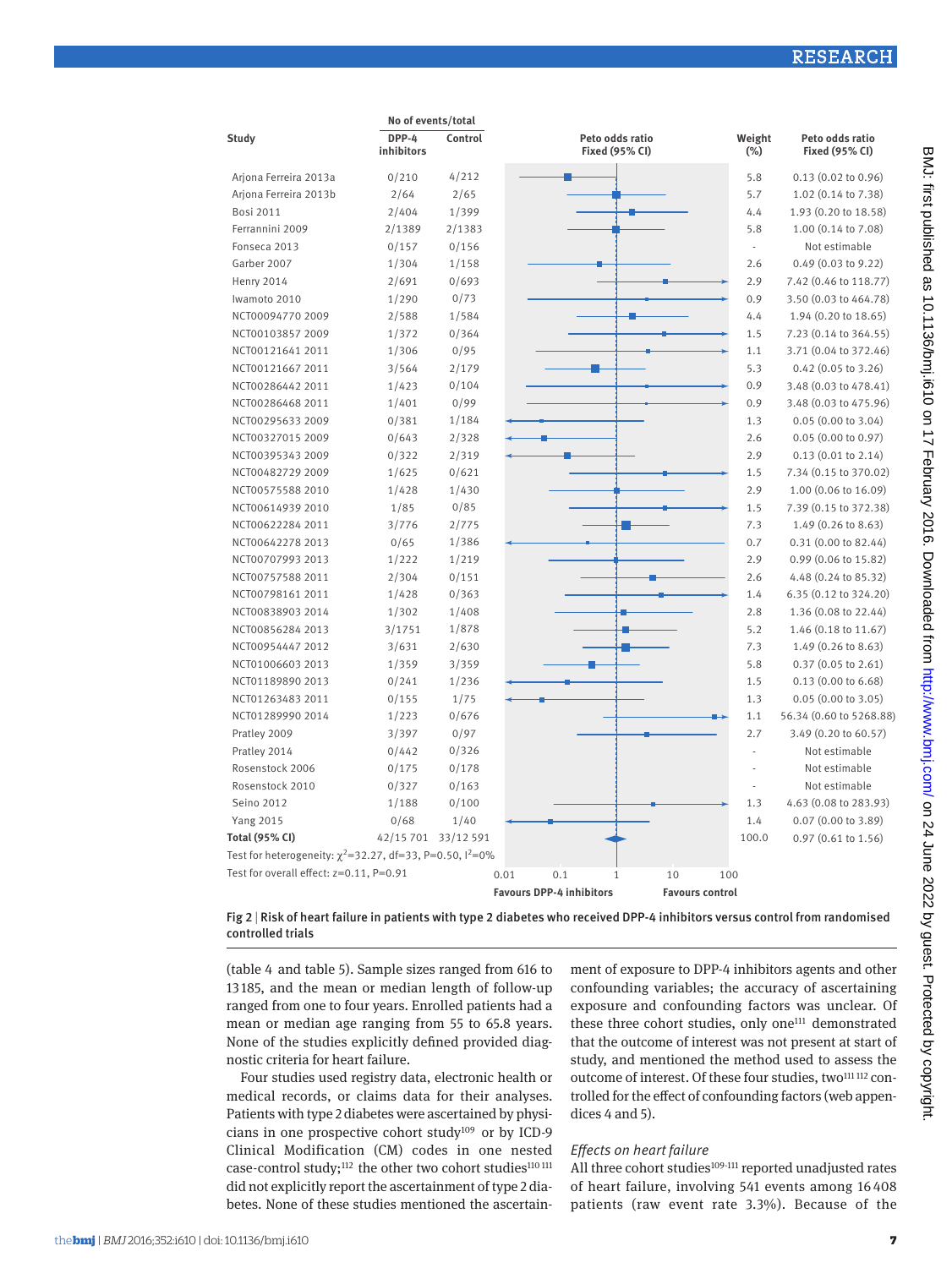| Table 3   GRADE evidence profile of DPP-4 inhibitors and risk of heart                                                                             |                                                            |                           |                                    | t failure in type 2 diabetes                                                                                                                                                                                                                                                                                                                                                                                                                                                                                                                                                                                                                                                                                                |                     |                        |                          |                                   |                     |                                                   |                                                           |
|----------------------------------------------------------------------------------------------------------------------------------------------------|------------------------------------------------------------|---------------------------|------------------------------------|-----------------------------------------------------------------------------------------------------------------------------------------------------------------------------------------------------------------------------------------------------------------------------------------------------------------------------------------------------------------------------------------------------------------------------------------------------------------------------------------------------------------------------------------------------------------------------------------------------------------------------------------------------------------------------------------------------------------------------|---------------------|------------------------|--------------------------|-----------------------------------|---------------------|---------------------------------------------------|-----------------------------------------------------------|
| Quality assessment                                                                                                                                 |                                                            |                           |                                    |                                                                                                                                                                                                                                                                                                                                                                                                                                                                                                                                                                                                                                                                                                                             |                     | Summary of findings    |                          |                                   |                     |                                                   |                                                           |
| participants<br>No of                                                                                                                              |                                                            |                           |                                    |                                                                                                                                                                                                                                                                                                                                                                                                                                                                                                                                                                                                                                                                                                                             |                     | Study event rates      |                          |                                   | time frame)§        | Anticipated absolute effects (5- year             |                                                           |
| follow-up period Risk of bias<br>(studies),                                                                                                        |                                                            |                           | Inconsistency Indirectness Impreci | ision                                                                                                                                                                                                                                                                                                                                                                                                                                                                                                                                                                                                                                                                                                                       | Publication<br>bias | With control           | With DPP-4<br>inhibitors | Relative risk<br>$(95%$ Cl)       | Riskwith<br>control | DPP-4 inhibitors (95% CI)<br>Risk difference with | Quality of<br>evidence                                    |
| Heart failure                                                                                                                                      |                                                            |                           |                                    |                                                                                                                                                                                                                                                                                                                                                                                                                                                                                                                                                                                                                                                                                                                             |                     |                        |                          |                                   |                     |                                                   |                                                           |
| 12-206 weeks<br>28292 (38).                                                                                                                        | limitation, due limitations<br>to risk of bias*<br>Serious | No serious                | No serious<br>limitations          | Serious limitation, confidence<br>interval includes important<br>benefit and harm                                                                                                                                                                                                                                                                                                                                                                                                                                                                                                                                                                                                                                           | Undetected          | 33/12591<br>$(0.26\%)$ | 42/15701<br>(0.27%)      | Odds ratio 0.97<br>(0.61 to 1.56) | 50 per<br>10001     | 2 fewer (19 fewer to 28<br>more)                  | Low due to risk<br>imprecision<br>of bias and<br>$\oplus$ |
| Hospital admission for heart failure                                                                                                               |                                                            |                           |                                    |                                                                                                                                                                                                                                                                                                                                                                                                                                                                                                                                                                                                                                                                                                                             |                     |                        |                          |                                   |                     |                                                   |                                                           |
| 37028(5), 1-3<br>vears                                                                                                                             | No serious<br>limitations                                  | No serious<br>limitations | No serious<br>imitations           | Serious limitation, confidence<br>interval includes no harm and<br>mportant harm                                                                                                                                                                                                                                                                                                                                                                                                                                                                                                                                                                                                                                            | Undetected          | 552/18474<br>3%)       | 622/18554<br>3.4%        | Odds ratio 1.13<br>(1.00 to 1.26) | 60 per<br>1000#     | 8 more (0 more to 16<br>more)                     | Moderate due<br>to imprecision<br>$\oplus \oplus \oplus$  |
| year follow-up period, in the absence of observational studies providing more credible<br>year follow-up across the control and intervention arms. |                                                            |                           |                                    | #Baseline risk estimate for hospital admission for heart fallure in a five year time frame comes from control arms of the five trials we identified to best represent our target population (fig 3) with 552 events in 18 474<br>*Most trials had unclear risk of bias on random sequence generation and allocation and allocation concealment (web appendix), and the follow-up (median of 52 weeks) was not long enough for heart failure to occur in patient<br>tBaseline risk estimate for heart failure in a five year time frame comes from the control arm of the cohort study we identified to best represent our target population (Kannan 2015"!), with 528 events of heart failure in<br>baseline risk estimates |                     |                        |                          |                                   |                     |                                                   |                                                           |

heterogeneous and indirect nature of the identified evidence—with substantial variations in comparisons and types of patients—we did not pool data across stud ies. The outcome information is presented in table 5. One retrospective cohort study<sup>111</sup> and one nested

case-control study<sup>112</sup> reported adjusted data. The retrospective cohort study, including 13 185 patients and with a median follow-up of four years, suggested that, compared with sulfonylureas, DPP-4 inhibitors was sta tistically associated with an increased risk of congestive heart failure (adjusted hazard ratio 1.10, 95% confi dence interval 1.04 to 1.17). The nested case-control study, selecting 457 heart failure cases and 4570 con trols, showed no statistical difference in the risk of heart failure between use and no use of sitagliptinin the 90 days before acute coronary syndrome (adjusted odds ratio 0.75, 95% confidence interval 0.38 to 1.46, table 5). Using GRADE, we rated the quality of evidence in the identified studies as very low, owing to risk of bias, indi rectness, and imprecision in addition to the inherent risk for confounding given the observational design.

# *Observational studies reporting hospital admission for heart failure*

Of the eight studies reporting hospital admission for heart failure, six retrospective cohort studies,<sup>13-15 113-115</sup> using registry data, claims data, or electronic medical records, assessed DPP-4 inhibitors versus active drugs (eg, sulfonylureas, pioglitazone), and the use of sita gliptin versus no use of sitagliptin. The other two nested case-control studies<sup>1617</sup> assessed use of sitagliptin versus no use of sitagliptin, and incretin based drugs (including the DPP-4 inhibitors subgroup) versus other oral antidiabetic drugs (tables 4 and 5). The sample sizes of these eight studies ranged from 4224 to 935 519, and the mean or median length of follow-up ranged from 0.5 to 2.6 years. Enrolled patients had a mean age ranging from 54.6 to 67 years, mean baseline HbA1c level ranging from 7.5% to 8.0%, and a mean duration of diabetes ranging from 2.3 to 8.6 years.

The eight studies used registry data, claims data, or electronic medical records for analyses. Only two stud ies<sup>15113</sup> explicitly reported use of ICD codes to ascertain patients with diabetes; one study<sup>13</sup> ascertained exposure to DPP-4 inhibitors by using anatomical therapeu tic chemical classes; three studies<sup>13 15 113</sup> explicitly stated use of ICD codes to ascertain other confounding vari ables. Four studies<sup>1315113114</sup> used ICD-9 or ICD-10 codes to assess outcomes. Three cohort studies<sup>13 113 114</sup> clarified that the outcome of interest was not present at enrol ment. All eight studies controlled for potential con founding factors, but failed to specify the extent to which the data were complete in the database (web appendices 4 and 5).

year follow-up period, in the absence of observational studies providing more credible baseline risk estimates. §Units are no of events per 1000 patients with type 2 diabetes mellitus over a five year time frame.

§Units are no of events per 1000 patients with type 2 diabetes mellitus over a five year time frame. follow-up period, in the absence of observational studies providing more credible

# *Effects on hospital admission for heart failure*

All but one retrospective cohort study<sup>115</sup> reported unadjusted rates of hospital admission for heart fail ure. The five cohort studies<sup>13-15 113 114</sup> included 3500 events among 1 630 884 patients (raw event rate 0.2%;

# Chant  $\overline{\phantom{a}}$ ൎ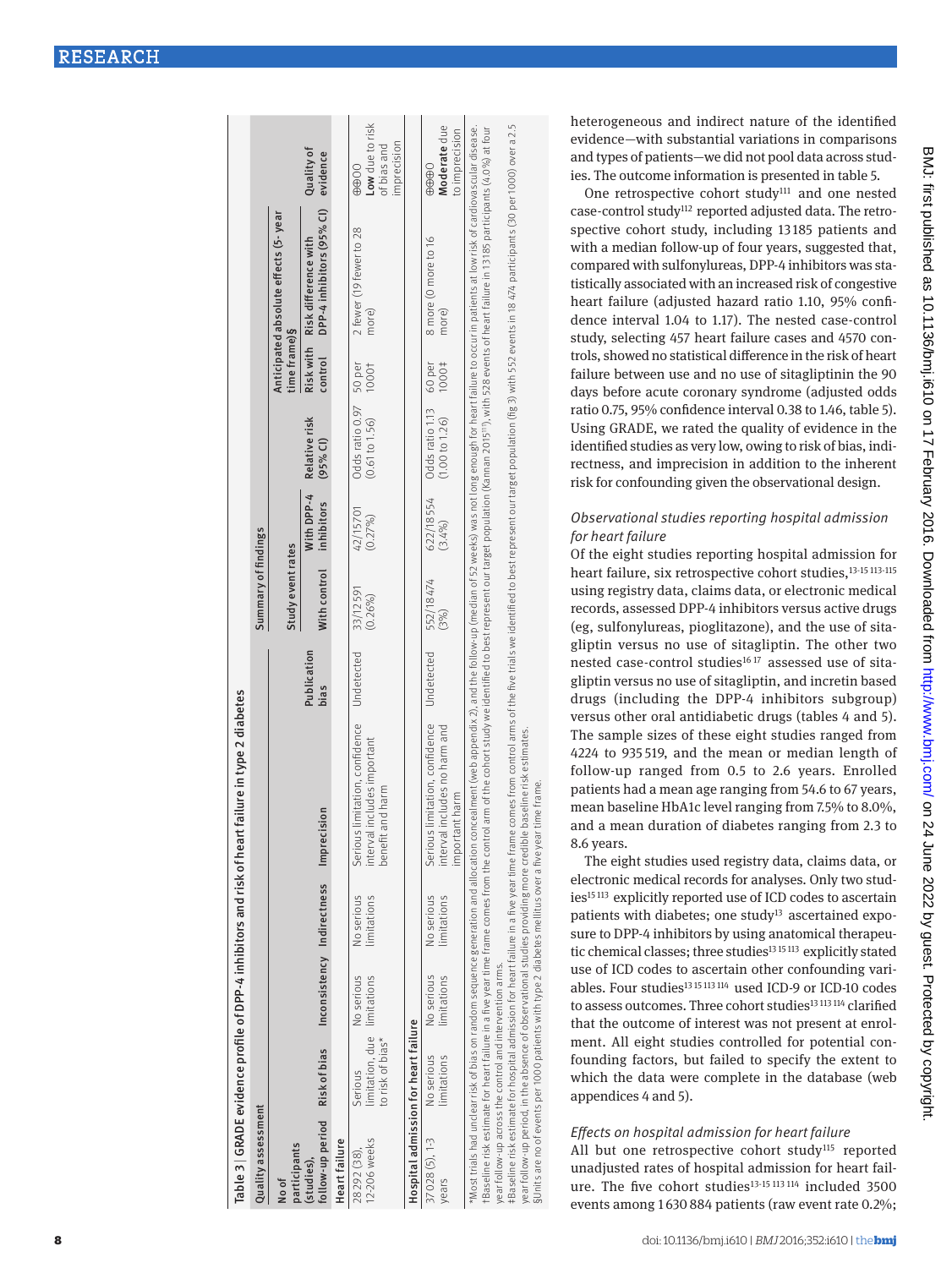

Fig 3 | Risk of hospital admission for heart failure in patients with type 2 diabetes who received DPP-4 inhibitors versus control from randomised controlled trials

1466 events (0.2%) in 912 309 patients from the DPP-4 inhibitors group, and 2034 events (0.3%) in 718 575 patients from the control group). The two nested case-control studies $1617$  involved 1942 cases among 27 806 patients. Because of the variety of confounding factors investigated in the studies, we did not pool the unadjusted data.

All eight studies reported adjusted estimates of hospital admission for heart failure. Of these, six studies five cohort studies and one nested case-control study—compared DPP-4 inhibitors with active drugs (sulfonylureas, pioglitazone, other oral antidiabetic drugs). Pooling of adjusted estimates from these six studies showed that DPP-4 inhibitors were associated with reduced risk of hospital admission for heart failure (adjusted odds ratio 0.85, 95% confidence interval 0.74 to 0.97; I<sup>2</sup>=31%). However, pooling of the cohort study<sup>15</sup> (16 576 patients and 614 events), and the nested case-control study16 (824 cases and 8238 controls) suggested a non-significant trend for increased risk of admission for heart failure compared with no use of sitagliptin (adjusted odds ratio 1.41, 0.95 to 2.09; I2 =65%). There was significant subgroup effect by type of control (interaction P=0.02, fig 4). Using GRADE, we rated the quality of evidence as very low, due to risk of bias, heterogeneity, and imprecision in addition to the inherent risk for confounding given the observational design.

Table 6 summarises the evidence regarding the effects of DPP-4 inhibitors on heart failure or hospital admission for heart failure.

#### **Discussion**

#### Main findings

The only evidence of moderate quality from our results is from randomised controlled trials that examined the effect of DPP-4 inhibitors on hospital admission for heart failure. These studies suggested a small increase, in both relative and absolute terms, in heart failure admissions in patients using DPP-4 inhibitors than those not. The results, however, are of borderline significance. Evidence from observational studies is of very low quality, and thus has little bearing on any inferences about DPP-4 inhibitor effects on heart failure admission.

With respect to the incidence of heart failure, trial evidence leaves uncertainty regarding the relative effect of DPP-4 inhibitors. Because the follow-up was relatively short and the baseline risk of patients was very low in those trials, the incidence of heart failure was very low (well under 1% per year), and with the small number of events, the confidence intervals around relative effects are wide. In addition, heart failure was unspecified in all but one of the phase III trials. Many (87%) reported heart failure as serious adverse events, in which admission for heart failure might have been included according to the definition of serious adverse events. The pooled estimate could thus represent a composite of heart failure with or without admission for heart failure. The observational studies again provide very low quality evidence and have little effect on inferences, although results are consistent. Overall, the current evidence provides no support for the hypothesis that DPP-4 inhibitors increase the incidence of heart failure.

#### Strengths and limitations

Our study has several strengths. Firstly, we used rigorous methods to systematically identify and include data from both randomised and non-randomised studies to examine the effect of DPP-4 inhibitors on risk of heart failure and hospital admission for heart failure. Secondly, in addition to published reports, we have identified additional data from ClinicalTrials.gov. Our study included four randomised controlled trials and three observational studies that were not published in journals. Thirdly, we instituted a rigorous approach to ensure the data were accurate. In particular, we carefully checked the data reported in ClinicalTrials.gov and journal publications for consistency. Fourthly, we addressed several prespecified subgroup analyses to explore sources of heterogeneity. Finally, we used GRADE to assess the quality of the body of evidence.

Our study also had some limitations. Firstly, for various reasons, some trials are likely not to report outcome data in their full publications. However, we have obtained additional data through the search of the ClinicalTrials.gov and conference abstracts, which minimised the risk of outcome reporting bias. Secondly, given the limitations of reported data, we were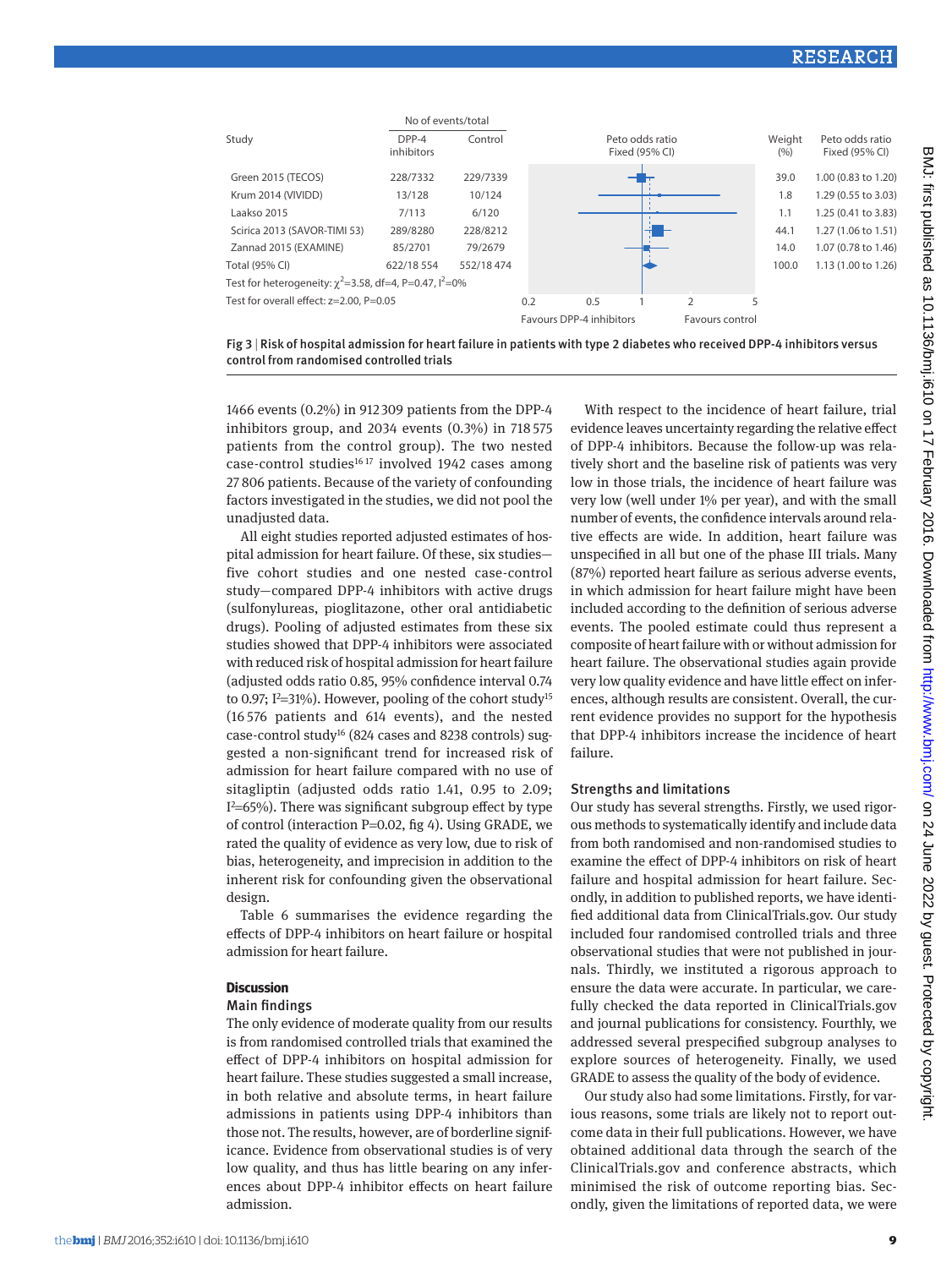| history of CVD within 2.5 years<br>history of heart failure in the 3<br>hospital for an acute coronary<br>recently diagnosed with heart<br>Included patients had CVD or<br>Included patients had CVD or<br>Included patients had CVD or<br>Included patients had CVD or<br>Included patients had CVD or<br>Included patients had CVD or<br>history of CVD or congestive<br>rears before admission to<br>Included patients had no<br>ncluded patients had no<br>Included patients had no<br>neart failure at baseline<br>had no CVD at baseline<br>ncluded patients were<br>before cohort entry<br>no CVD at baseline<br>no CVD at baseline<br>no CVD at baseline<br>no CVD at baseline<br>no CVD at baseline<br>syndrome event<br>failure<br>$\frac{\alpha}{2}$<br>$\frac{\alpha}{\alpha}$<br>4.9†<br>8.6<br>2.5<br>2.3<br>$\frac{\alpha}{2}$<br>$\widetilde{\Xi}$<br>$\widetilde{\Xi}$<br>$\frac{\alpha}{2}$<br>$\widetilde{\Xi}$<br>$\frac{\alpha}{2}$<br>$\frac{\alpha}{2}$<br>$\frac{\alpha}{\alpha}$<br>$7.7+$<br>$\frac{\alpha}{2}$<br>$\widetilde{\Xi}$<br>$\widetilde{\Xi}$<br>$\frac{\alpha}{2}$<br>$\widetilde{\Xi}$<br>$\widetilde{\Xi}$<br>$\widetilde{\Xi}$<br>$\widetilde{\Xi}$<br>$\widetilde{\Xi}$<br>$\frac{\alpha}{2}$<br>$\widetilde{\Xi}$<br>7.3 <sup>†</sup><br>8.0<br>$\frac{\alpha}{\alpha}$<br>$\widetilde{\Xi}$<br>$\frac{\alpha}{2}$<br>$\frac{\alpha}{2}$<br>$\frac{\alpha}{2}$<br>$\frac{\alpha}{2}$<br>$\widetilde{\Xi}$<br>$\widetilde{\Xi}$<br>$\widetilde{\Xi}$<br>7.5<br>32.6 <sup>†</sup><br>$\widetilde{\Xi}$<br>$\frac{\alpha}{2}$<br>$\widetilde{\Xi}$<br>$\widetilde{\Xi}$<br>$\widetilde{\Xi}$<br>$\widetilde{\Xi}$<br>$\frac{\alpha}{2}$<br>$\widetilde{\Xi}$<br>$\widetilde{\Xi}$<br>$\frac{\alpha}{2}$<br>$\widetilde{\Xi}$<br>65.8†<br>60.6<br>60.8<br>64.3<br>63.5<br>583<br>54.6<br>59.4<br>67.0<br>61.6<br>$\frac{\alpha}{\alpha}$<br>55<br>191167 (54.7)<br>518614 (55.4)<br>32795 (56.8)<br>66201 (51.9)<br>27013 (59.5)<br>2004 (58.0)<br>3097 (49.8)<br>2265 (53.6)<br>7827 (54.6)<br>8615 (52.0)<br>3268 (65)<br>$\widetilde{\Xi}$<br>$2.0+$<br>1.51<br>0.6<br>0.9<br>2.6<br>0.5<br>$\lessgtr$<br>$\frac{1}{2}$<br>$\lessapprox$<br>$\ddot{+}$<br>$\infty$<br>$\overline{\phantom{0}}$<br>349476<br>218556<br>935519<br>127555<br>45434<br>16576<br>13185<br>57737<br>3453<br>4224<br>5027<br>616<br>No funding<br>No funding<br>or-profit<br>for-profit<br>funding<br>funding<br>funding<br>Public<br>funding<br>funding<br>Public<br>funding<br>Private<br>Private<br>Public<br>Public<br>$\frac{\alpha}{2}$<br>$\widetilde{\Xi}$<br>$\frac{\alpha}{2}$<br>$\frac{\alpha}{2}$<br>Germany<br>France<br>Taiwan<br>South<br>South<br>Korea<br>Korea<br>Studies reporting hospital admission for heart failure<br>USA<br>USA<br>USA<br>Italy<br>USA<br>USA<br>$\leq$<br>health records<br>Registry data<br>Registry data<br>Claims data<br>Claims data<br>Claims data<br>Claims data<br>Claims data<br>Claims data<br>Electronic<br>Electronic<br>Electronic<br>Electronic<br>medical<br>medical<br>ecords<br>medical<br>ecords<br>records<br>Retrospective<br>Retrospective<br>Retrospective<br>Retrospective<br>Retrospective<br>Retrospective |                                 | Study design | Table 4   Characteristics of included observational studies<br>Data source | Countries | Funding | <b>Total No of</b><br>patients | Follow-up<br>(years) | Male patients<br>(0 <sub>6</sub> ) | Mean age<br>(years) | mass index<br>Mean body | HbA1c (%)<br>Mean | Mean FPG<br>(mmol/L) | duration (years)<br>Mean diabetes | CVD at baseline |
|---------------------------------------------------------------------------------------------------------------------------------------------------------------------------------------------------------------------------------------------------------------------------------------------------------------------------------------------------------------------------------------------------------------------------------------------------------------------------------------------------------------------------------------------------------------------------------------------------------------------------------------------------------------------------------------------------------------------------------------------------------------------------------------------------------------------------------------------------------------------------------------------------------------------------------------------------------------------------------------------------------------------------------------------------------------------------------------------------------------------------------------------------------------------------------------------------------------------------------------------------------------------------------------------------------------------------------------------------------------------------------------------------------------------------------------------------------------------------------------------------------------------------------------------------------------------------------------------------------------------------------------------------------------------------------------------------------------------------------------------------------------------------------------------------------------------------------------------------------------------------------------------------------------------------------------------------------------------------------------------------------------------------------------------------------------------------------------------------------------------------------------------------------------------------------------------------------------------------------------------------------------------------------------------------------------------------------------------------------------------------------------------------------------------------------------------------------------------------------------------------------------------------------------------------------------------------------------------------------------------------------------------------------------------------------------------------------------------------------------------------------------------------------------------------------------------------------------------------------------------------------------------------------------------------------------------------------------------------------------------------------------------------------------------------------------------------------------------------------------------------------------------------------------------------------------------------|---------------------------------|--------------|----------------------------------------------------------------------------|-----------|---------|--------------------------------|----------------------|------------------------------------|---------------------|-------------------------|-------------------|----------------------|-----------------------------------|-----------------|
|                                                                                                                                                                                                                                                                                                                                                                                                                                                                                                                                                                                                                                                                                                                                                                                                                                                                                                                                                                                                                                                                                                                                                                                                                                                                                                                                                                                                                                                                                                                                                                                                                                                                                                                                                                                                                                                                                                                                                                                                                                                                                                                                                                                                                                                                                                                                                                                                                                                                                                                                                                                                                                                                                                                                                                                                                                                                                                                                                                                                                                                                                                                                                                                                   | Studies reporting heart failure |              |                                                                            |           |         |                                |                      |                                    |                     |                         |                   |                      |                                   |                 |
|                                                                                                                                                                                                                                                                                                                                                                                                                                                                                                                                                                                                                                                                                                                                                                                                                                                                                                                                                                                                                                                                                                                                                                                                                                                                                                                                                                                                                                                                                                                                                                                                                                                                                                                                                                                                                                                                                                                                                                                                                                                                                                                                                                                                                                                                                                                                                                                                                                                                                                                                                                                                                                                                                                                                                                                                                                                                                                                                                                                                                                                                                                                                                                                                   | cohort study<br>Prospective     |              |                                                                            |           |         |                                |                      |                                    |                     |                         |                   |                      |                                   |                 |
|                                                                                                                                                                                                                                                                                                                                                                                                                                                                                                                                                                                                                                                                                                                                                                                                                                                                                                                                                                                                                                                                                                                                                                                                                                                                                                                                                                                                                                                                                                                                                                                                                                                                                                                                                                                                                                                                                                                                                                                                                                                                                                                                                                                                                                                                                                                                                                                                                                                                                                                                                                                                                                                                                                                                                                                                                                                                                                                                                                                                                                                                                                                                                                                                   | cohort study<br>Prospective     |              |                                                                            |           |         |                                |                      |                                    |                     |                         |                   |                      |                                   |                 |
|                                                                                                                                                                                                                                                                                                                                                                                                                                                                                                                                                                                                                                                                                                                                                                                                                                                                                                                                                                                                                                                                                                                                                                                                                                                                                                                                                                                                                                                                                                                                                                                                                                                                                                                                                                                                                                                                                                                                                                                                                                                                                                                                                                                                                                                                                                                                                                                                                                                                                                                                                                                                                                                                                                                                                                                                                                                                                                                                                                                                                                                                                                                                                                                                   | Retrospective<br>cohort study   |              |                                                                            |           |         |                                |                      |                                    |                     |                         |                   |                      |                                   |                 |
|                                                                                                                                                                                                                                                                                                                                                                                                                                                                                                                                                                                                                                                                                                                                                                                                                                                                                                                                                                                                                                                                                                                                                                                                                                                                                                                                                                                                                                                                                                                                                                                                                                                                                                                                                                                                                                                                                                                                                                                                                                                                                                                                                                                                                                                                                                                                                                                                                                                                                                                                                                                                                                                                                                                                                                                                                                                                                                                                                                                                                                                                                                                                                                                                   | case-control<br>Nested<br>study |              |                                                                            |           |         |                                |                      |                                    |                     |                         |                   |                      |                                   |                 |
|                                                                                                                                                                                                                                                                                                                                                                                                                                                                                                                                                                                                                                                                                                                                                                                                                                                                                                                                                                                                                                                                                                                                                                                                                                                                                                                                                                                                                                                                                                                                                                                                                                                                                                                                                                                                                                                                                                                                                                                                                                                                                                                                                                                                                                                                                                                                                                                                                                                                                                                                                                                                                                                                                                                                                                                                                                                                                                                                                                                                                                                                                                                                                                                                   |                                 |              |                                                                            |           |         |                                |                      |                                    |                     |                         |                   |                      |                                   |                 |
|                                                                                                                                                                                                                                                                                                                                                                                                                                                                                                                                                                                                                                                                                                                                                                                                                                                                                                                                                                                                                                                                                                                                                                                                                                                                                                                                                                                                                                                                                                                                                                                                                                                                                                                                                                                                                                                                                                                                                                                                                                                                                                                                                                                                                                                                                                                                                                                                                                                                                                                                                                                                                                                                                                                                                                                                                                                                                                                                                                                                                                                                                                                                                                                                   | cohort study                    |              |                                                                            |           |         |                                |                      |                                    |                     |                         |                   |                      |                                   |                 |
|                                                                                                                                                                                                                                                                                                                                                                                                                                                                                                                                                                                                                                                                                                                                                                                                                                                                                                                                                                                                                                                                                                                                                                                                                                                                                                                                                                                                                                                                                                                                                                                                                                                                                                                                                                                                                                                                                                                                                                                                                                                                                                                                                                                                                                                                                                                                                                                                                                                                                                                                                                                                                                                                                                                                                                                                                                                                                                                                                                                                                                                                                                                                                                                                   | cohort study                    |              |                                                                            |           |         |                                |                      |                                    |                     |                         |                   |                      |                                   |                 |
|                                                                                                                                                                                                                                                                                                                                                                                                                                                                                                                                                                                                                                                                                                                                                                                                                                                                                                                                                                                                                                                                                                                                                                                                                                                                                                                                                                                                                                                                                                                                                                                                                                                                                                                                                                                                                                                                                                                                                                                                                                                                                                                                                                                                                                                                                                                                                                                                                                                                                                                                                                                                                                                                                                                                                                                                                                                                                                                                                                                                                                                                                                                                                                                                   | cohort study                    |              |                                                                            |           |         |                                |                      |                                    |                     |                         |                   |                      |                                   |                 |
|                                                                                                                                                                                                                                                                                                                                                                                                                                                                                                                                                                                                                                                                                                                                                                                                                                                                                                                                                                                                                                                                                                                                                                                                                                                                                                                                                                                                                                                                                                                                                                                                                                                                                                                                                                                                                                                                                                                                                                                                                                                                                                                                                                                                                                                                                                                                                                                                                                                                                                                                                                                                                                                                                                                                                                                                                                                                                                                                                                                                                                                                                                                                                                                                   | cohort study                    |              |                                                                            |           |         |                                |                      |                                    |                     |                         |                   |                      |                                   |                 |
|                                                                                                                                                                                                                                                                                                                                                                                                                                                                                                                                                                                                                                                                                                                                                                                                                                                                                                                                                                                                                                                                                                                                                                                                                                                                                                                                                                                                                                                                                                                                                                                                                                                                                                                                                                                                                                                                                                                                                                                                                                                                                                                                                                                                                                                                                                                                                                                                                                                                                                                                                                                                                                                                                                                                                                                                                                                                                                                                                                                                                                                                                                                                                                                                   | cohort study                    |              |                                                                            |           |         |                                |                      |                                    |                     |                         |                   |                      |                                   |                 |
|                                                                                                                                                                                                                                                                                                                                                                                                                                                                                                                                                                                                                                                                                                                                                                                                                                                                                                                                                                                                                                                                                                                                                                                                                                                                                                                                                                                                                                                                                                                                                                                                                                                                                                                                                                                                                                                                                                                                                                                                                                                                                                                                                                                                                                                                                                                                                                                                                                                                                                                                                                                                                                                                                                                                                                                                                                                                                                                                                                                                                                                                                                                                                                                                   | cohort study                    |              |                                                                            |           |         |                                |                      |                                    |                     |                         |                   |                      |                                   |                 |
|                                                                                                                                                                                                                                                                                                                                                                                                                                                                                                                                                                                                                                                                                                                                                                                                                                                                                                                                                                                                                                                                                                                                                                                                                                                                                                                                                                                                                                                                                                                                                                                                                                                                                                                                                                                                                                                                                                                                                                                                                                                                                                                                                                                                                                                                                                                                                                                                                                                                                                                                                                                                                                                                                                                                                                                                                                                                                                                                                                                                                                                                                                                                                                                                   | case-control<br>Nested<br>study |              |                                                                            |           |         |                                |                      |                                    |                     |                         |                   |                      |                                   |                 |
|                                                                                                                                                                                                                                                                                                                                                                                                                                                                                                                                                                                                                                                                                                                                                                                                                                                                                                                                                                                                                                                                                                                                                                                                                                                                                                                                                                                                                                                                                                                                                                                                                                                                                                                                                                                                                                                                                                                                                                                                                                                                                                                                                                                                                                                                                                                                                                                                                                                                                                                                                                                                                                                                                                                                                                                                                                                                                                                                                                                                                                                                                                                                                                                                   | case-control<br>Nested<br>study |              |                                                                            |           |         |                                |                      |                                    |                     |                         |                   |                      |                                   |                 |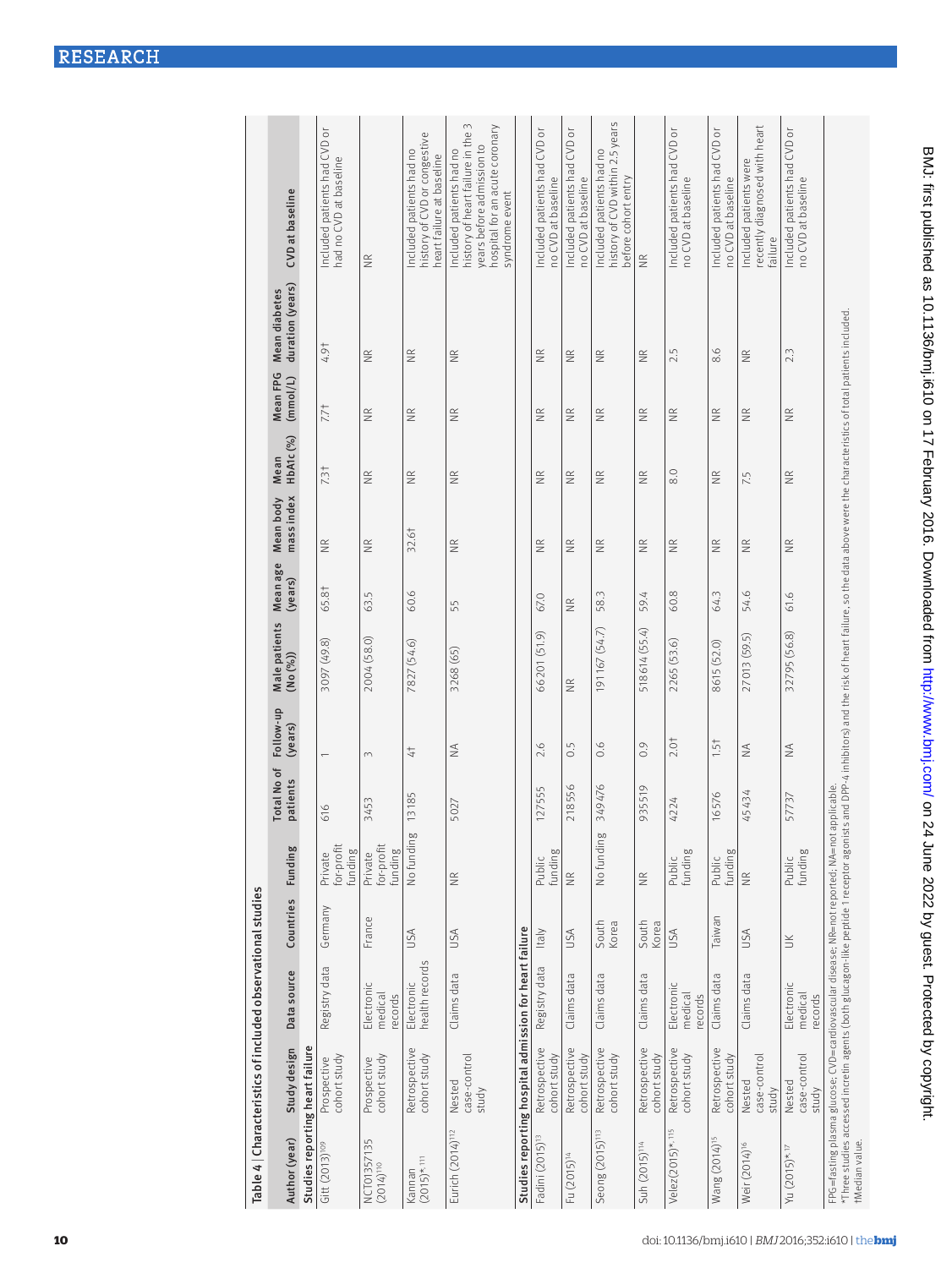|                                          | Table 5   Exposures, outcomes, and results of included observational                                                                   |                                                  |                                                       |                                    | studies                                                                                                                          |                                                                                                                                                                                                                                                                                                                                                                                                                                                                                                                                                                                                                                                                                                                                                                                                   |
|------------------------------------------|----------------------------------------------------------------------------------------------------------------------------------------|--------------------------------------------------|-------------------------------------------------------|------------------------------------|----------------------------------------------------------------------------------------------------------------------------------|---------------------------------------------------------------------------------------------------------------------------------------------------------------------------------------------------------------------------------------------------------------------------------------------------------------------------------------------------------------------------------------------------------------------------------------------------------------------------------------------------------------------------------------------------------------------------------------------------------------------------------------------------------------------------------------------------------------------------------------------------------------------------------------------------|
| Author (year)                            | Exposure of<br>interest                                                                                                                | Control<br>dno.lg                                | or cases<br>events<br>No of                           | Total no o<br>analysed<br>patients | Adjusted estimates (95% Cl)                                                                                                      | Adjusted covariate                                                                                                                                                                                                                                                                                                                                                                                                                                                                                                                                                                                                                                                                                                                                                                                |
| Studies reporting heart failure          |                                                                                                                                        |                                                  |                                                       |                                    |                                                                                                                                  |                                                                                                                                                                                                                                                                                                                                                                                                                                                                                                                                                                                                                                                                                                                                                                                                   |
| Eurich (2014) <sup>112</sup>             | Sitagliptin use                                                                                                                        | No use                                           | 457                                                   | 5027                               | OR 0.75 (0.38 to 1.46)                                                                                                           | Demographics, clinical and laboratory data, pharmacy claims, healthcare use and propensity scores<br>(conditional probability of being treated with metformin or sulfonylurea or insulin or sitagliptin)                                                                                                                                                                                                                                                                                                                                                                                                                                                                                                                                                                                          |
| Kannan (2015) <sup>111</sup>             | DPP-4 inhibitors<br>(combined with<br>metformin)                                                                                       | Sulfonylureas<br>metformin)<br>(combined<br>with | 528*                                                  | person<br>years)*                  | 13185 (55110 HR 1.10 (1.04 to 1.17)                                                                                              | Age, sex, race, body mass index, number of encounters, median household income, smoking status, systolic<br>drugs, lipid lowering agents, antiplatelet agents, and propensity for being on metformin and sulfonylureas at<br>and diastolic blood pressure, hypertension, dyslipidaemia, cerebral vascular event, presence of neuropathy,<br>retinopathy, dementia, chronic obstructive pulmonary disease, cancer, atrial fibrillation, antihypertensive<br>baseline, lipid profile, estimated glomerular filtration rate                                                                                                                                                                                                                                                                          |
| Gitt (2013) <sup>109</sup>               | DPP-4 inhibitors                                                                                                                       | Sulfonylureas                                    | $\stackrel{\textstyle{-}}{\textstyle{\textstyle{-}}}$ | 616                                | $\widetilde{\Xi}$                                                                                                                | $\widetilde{\Xi}$                                                                                                                                                                                                                                                                                                                                                                                                                                                                                                                                                                                                                                                                                                                                                                                 |
| NCT01357135<br>$(2014)$ <sup>110</sup>   | (combined with<br>metformin)<br>Sitagliptin                                                                                            | Sulfonylureas<br>metformin)<br>(combined<br>with |                                                       | 2607                               | $\frac{\alpha}{\alpha}$                                                                                                          | $\widetilde{\Xi}$                                                                                                                                                                                                                                                                                                                                                                                                                                                                                                                                                                                                                                                                                                                                                                                 |
|                                          | Studies reporting hospital admission for heart failure                                                                                 |                                                  |                                                       |                                    |                                                                                                                                  |                                                                                                                                                                                                                                                                                                                                                                                                                                                                                                                                                                                                                                                                                                                                                                                                   |
| Fadini (2015) <sup>13</sup>              | DPP-4 inhibitors                                                                                                                       | Sulfonylureas                                    | 1181                                                  | 110757                             | HR 0.78 (0.62 to 0.97)                                                                                                           | admissions, Charlson index level grouped into three categories, previous use of oral glucose lowering drugs,<br>Age, sex, use of certain medications (drugs for hypertension, dyslipidaemia, chronic obstructive pulmonary<br>cotreatment with metformin, and adherence level categorised on the basis of the medication possession<br>disease, non-steroidal anti-inflammatory drugs, and antiplatelet drugs), presence of previous hospital<br>ratio (MPR (%); <80% v≥80%)                                                                                                                                                                                                                                                                                                                      |
| Fu (2015) <sup>14</sup>                  | DPP-4 inhibitors                                                                                                                       | Sulfonylureas                                    | 495                                                   | 218556                             | No CVD at baseline: HR 0.59<br>baseline: 0.95 (0.78 to 1.15)<br>(0.38 to 0.89); CVD at                                           | characteristics, and hospital admission for heart failure risk factors from one year before baseline; analyses<br>Adjusted covariates of Cox proportional hazard models were not stated explicitly; each comparison<br>consisted of patients matched 1:1 on a propensity score based on demographics, general clinical<br>were stratified by presence of CVD                                                                                                                                                                                                                                                                                                                                                                                                                                      |
| Seong (2015) <sup>113</sup>              | DPP-4 inhibitors                                                                                                                       | Sulfonylureas<br>pioglitazone<br>and             | 212                                                   | person years)<br>(211959<br>349476 | DPP-4 inhibitors v sulfonylureas:<br>adjusted HR 0.93 (0.62 to 1.41);<br>DPP-4 inhibitors v pioglitazone:<br>0.21 (0.15 to 0.28) | vascular disease, hypertension, and dyslipidemia), and associated Charlson score; diabetes related hospital<br>Adjusted factors included age, sex, duration of diabetes at baseline; comorbidities in year before the index<br>admission and total number of hypoglycaemic drug classes used in year before the index date; and use of<br>the following drug classes in year before the index date: hypoglycaemic, lipid lowering, antihypertensive,<br>date (microvascular complications of diabetes (retinopathy, neuropathy, or nephropathy), peripheral<br>antiplatelet (drug names not listed here)                                                                                                                                                                                          |
| Suh (2015) <sup>114</sup>                | DPP-4 inhibitors                                                                                                                       | Pioglitazone                                     | 998                                                   | 935519                             | Sitagliptin v pioglitazone:<br>adjusted HR 0.97 (0.80 to 1.16);<br>vildagliptin v pioglitazone: 1.22<br>(0.99 t0 1.50)           | Age and sex                                                                                                                                                                                                                                                                                                                                                                                                                                                                                                                                                                                                                                                                                                                                                                                       |
| Velez (2015) <sup>115</sup>              | DPP-4 inhibitors                                                                                                                       | Control (no<br>details)                          | 127                                                   | 3987                               | HR 0.58 (0.38, 0.88)                                                                                                             | Propensity score, number of antidiabetic drugs, duration of diabetes, baseline beta blocker use, and use of<br>angiotensin converting enzyme inhibitor or angiotensin receptor blocker                                                                                                                                                                                                                                                                                                                                                                                                                                                                                                                                                                                                            |
| Wang (2014) <sup>15</sup>                | Sitagliptin use                                                                                                                        | No use                                           | 614                                                   | 16576                              | HR 1.21 (1.04 to 1.42)                                                                                                           | Adjusted covariates of Cox proportional hazard models were not stated explicitly; potential confounding<br>were mitigated by the propensity score matching approach, and covariates included age, sex, duration of<br>diabetes, anti                                                                                                                                                                                                                                                                                                                                                                                                                                                                                                                                                              |
| Weir (2014) <sup>16</sup>                | Sitagliptin use                                                                                                                        | No use                                           | 824                                                   | 9062                               | OR 1.84 (1.16 to 2.92)                                                                                                           | haemoglobin concentrations), history of CVD (ischaemic heart disease, myocardial infarction, dyslipidaemia,<br>hypertension, arrhythmia, and valve disease), and prescription drug use (antiplatelet drugs, anticoagulants,<br>Demographics (age, sex, and socioeconomic status), most recent clinical laboratory data (HbA1c, low and<br>statins, calcium channel blockers, ß blockers, angiotensin converting enzyme inhibitors, renin inhibitors,<br>high density lipoprotein cholesterol, triglycerides, estimated glomerular filtration rate, albuminuria, and<br>diuretics, and nitrates)                                                                                                                                                                                                   |
| Yu $(2015)^{17}$                         | antidiabetic drugs)<br>saxagliptin, alone<br>or in combination<br>DPP-4 inhibitors<br>vildagliptin, and<br>(sitagliptin,<br>with other | antidiabetic<br>Other oral<br>drugs              | $1118*$                                               | $18744*$                           | OR 0.88 (0.63 to 1.22)                                                                                                           | cohort entry: angiotensin converting enzyme inhibitors, angiotensin receptor blockers, beta blockers, calcium<br>stroke), number of prescriptions, number of physician visits, and use of the following drugs in the year before<br>Sex, body mass index, excessive alcohol use, smoking status, HbA1c level, comorbidities (neuropathy, renal<br>disease, retinopathy, atrial fibrillation, cancer (other than non-melanoma skin cancer), chronic obstructive<br>pulmonary disease, coronary artery disease, dyslipidaemia, hypertension, previous myocardial infarction,<br>peripheral arteriopathy, previous coronary revascularisation, peripheral vascular disease, and previous<br>channel blockers, diuretics, fibrates, statins, aspirin, and other non-steroidal anti-inflammatory drugs |
| data above were of total study patients. | NR=not reported; HR=hazard ratio; OR=odds ratio; CVD=cardiovascular disease.                                                           |                                                  |                                                       |                                    |                                                                                                                                  | *These two studies accessed incretin drugs and the risk of heart failure, and data of events/cases and total number of analysed patients regarding glucagon-like peptide 1 receptor agonists and DPP-4 inhibitors were not rep                                                                                                                                                                                                                                                                                                                                                                                                                                                                                                                                                                    |

11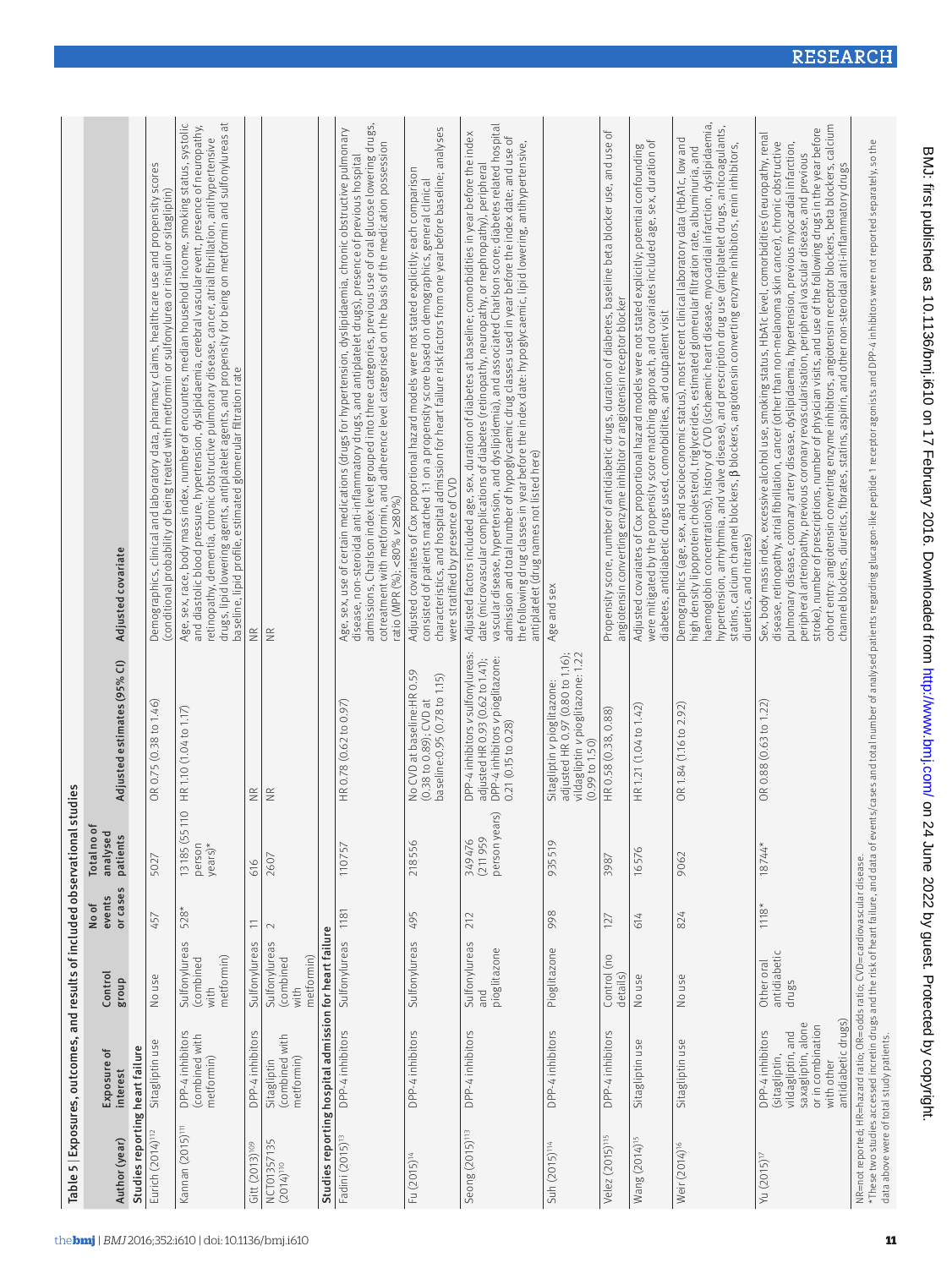

Test for subgroup differences:  $\chi^2$ =5.71, df=1, P=0.02, l<sup>2</sup>=83%

Fig 4 | Risk of hospital admission for heart failure in patients with type 2 diabetes who received DPP-4 inhibitors versus control based on adjusted data from observational studies. SE=standard error; IV=inverse variance

unable to confirm whether the increased risk of hospital admission for heart failure was a class effect or a specific effect of saxagliptin. Other limitations included those of the primary studies, such as the risk of bias of observational studies, the potentially variable specification of outcomes (heart failure and hospital admission for heart failure), and the likelihood of variable and incomplete ascertainment of heart failure in the clinical trials.

#### Comparison with other studies

Four previous meta-analyses<sup>7 117 118 119</sup> have explored the effect of DPP-4 inhibitors on the risk of heart failure. Of those studies, one<sup>7</sup> found that treatment with DPP-4 inhibitors for 29 weeks or longer was associated with an increased risk of new onset of heart failure (risk ratio 1.16, 95% confidence interval 1.01 to 1.33), but not with treatment for less than 29 weeks (0.67, 0.32 to 1.40). The second<sup>117</sup> included 24 randomised controlled trials that

|                                                                                                                             |                                              |                                       |                               | Table 6   Risk of heart failure or hospital admission for heart failure among patients with type 2 diabetes receiving DPP-4 inhibitor treatment |                                                                  |
|-----------------------------------------------------------------------------------------------------------------------------|----------------------------------------------|---------------------------------------|-------------------------------|-------------------------------------------------------------------------------------------------------------------------------------------------|------------------------------------------------------------------|
| Comparison                                                                                                                  | No of studies (events<br>or cases, patients) | DPP-4 inhibitors<br>(events/patients) | Control (events/<br>patients) | Effect estimate (95%CI)                                                                                                                         | Cardiovascular<br>morbidities at baseline                        |
| <b>Heart failure</b>                                                                                                        |                                              |                                       |                               |                                                                                                                                                 |                                                                  |
| Randomised controlled trials                                                                                                |                                              |                                       |                               |                                                                                                                                                 |                                                                  |
| DPP-4 inhibitors v control                                                                                                  | 38 (75, 28 29 2)                             | 42/15701                              | 33/12591                      | Pooled OR 0.97 (0.61 to 1.56)                                                                                                                   | Typically without CVD                                            |
| Observational studies                                                                                                       |                                              |                                       |                               |                                                                                                                                                 |                                                                  |
| DPP-4 inhibitors v SU                                                                                                       | 1(11, 616)                                   | 8/436                                 | 3/153                         | Unadjusted OR 0.88 (0.22 to 3.48)                                                                                                               | With or without CVD                                              |
| DPP-4 inhibitors v SU                                                                                                       | 1 (528, 13185)                               | <b>NR</b>                             | <b>NR</b>                     | Adjusted HR 1.10 (1.04 to 1.17)                                                                                                                 | No history of CVD or<br>congestive heart failure                 |
| Sitagliptin v SU                                                                                                            | 1(2, 2607)                                   | 1/1874                                | 1/733                         | Unadjusted OR 0.39 (0.02 to 6.26)                                                                                                               | <b>NR</b>                                                        |
| Sitagliptin use v no use                                                                                                    | 1(457, 5027)                                 |                                       |                               | Adjusted OR 0.75 (0.38 to 1.46)                                                                                                                 | Admission to hospital for<br>an acute coronary<br>syndrome event |
| Hospital admission for heart failure                                                                                        |                                              |                                       |                               |                                                                                                                                                 |                                                                  |
| Randomised controlled trials                                                                                                |                                              |                                       |                               |                                                                                                                                                 |                                                                  |
| DPP-4 inhibitors v control                                                                                                  | 5 (1174, 37028)                              | 622/18554                             | 522/18474                     | Pooled OR 1.13 (1.00 to 1.26)                                                                                                                   | CVD or multiple risk<br>factors for vascular<br>disease          |
| Observational studies                                                                                                       |                                              |                                       |                               |                                                                                                                                                 |                                                                  |
| DPP-4 inhibitors v active control<br>(pooled estimates)                                                                     | 6 (4341, 1618 295)                           | $\overline{\phantom{0}}$              |                               | Pooled adjusted OR 0.85 (0.74 to 0.97)                                                                                                          | With or without CVD                                              |
| DPP-4 inhibitors v SU                                                                                                       | 3 (1875, 657596)                             | 380/202292                            | 1495/455304                   | Adjusted HR 0.84 (0.74 to 0.96)                                                                                                                 | With or without CVD                                              |
| DPP-4 inhibitors v pioglitazone                                                                                             | 2 (1060, 1031 432)                           | 796/776449                            | 264/254983                    | Adjusted HR 0.67 (0.57 to 0.78)                                                                                                                 | With or without CVD                                              |
| DPP-4 inhibitors v other OADs                                                                                               | $1(1118, 18744)^*$                           |                                       |                               | Adjusted OR 0.88 (0.63 to 1.22)                                                                                                                 | With or without CVD                                              |
| DPP-4 inhibitors v control                                                                                                  | 1 (127, 3987)                                | <b>NR</b>                             | <b>NR</b>                     | Adjusted HR 0.58 (0.38, 0.88)                                                                                                                   | With or without CVD                                              |
| Sitagliptin use v no use (pooled<br>estimates)                                                                              | 2 (1438, 25638)                              |                                       |                               | Pooled adjusted OR 1.41 (0.95 to 2.09)                                                                                                          | $\overline{\phantom{m}}$                                         |
| Sitagliptin use v no use                                                                                                    | 1 (614, 16576)                               | 339/8288                              | 275/8288                      | Adjusted HR 1.21 (1.04 to 1.42)                                                                                                                 | With or without CVD                                              |
| Sitagliptin use v no use                                                                                                    | $1(824.9062)$ *                              |                                       |                               | Adjusted OR 1.84 (1.16 to 2.92)                                                                                                                 | Heart failure at baseline                                        |
| CVD=cardiovascular disease: SU=sulfonylurea: OR=odds ratio: HR=hazard ratio: NR=not reported: OADs=oral antidiabetic drugs. |                                              |                                       |                               |                                                                                                                                                 |                                                                  |

CVD=cardiovascular disease; SU=sulfonylurea; OR=odds ratio; HR=hazard ratio; NR=not reported; OADs=oral antidiabetic drugs. \*Nested case-control study.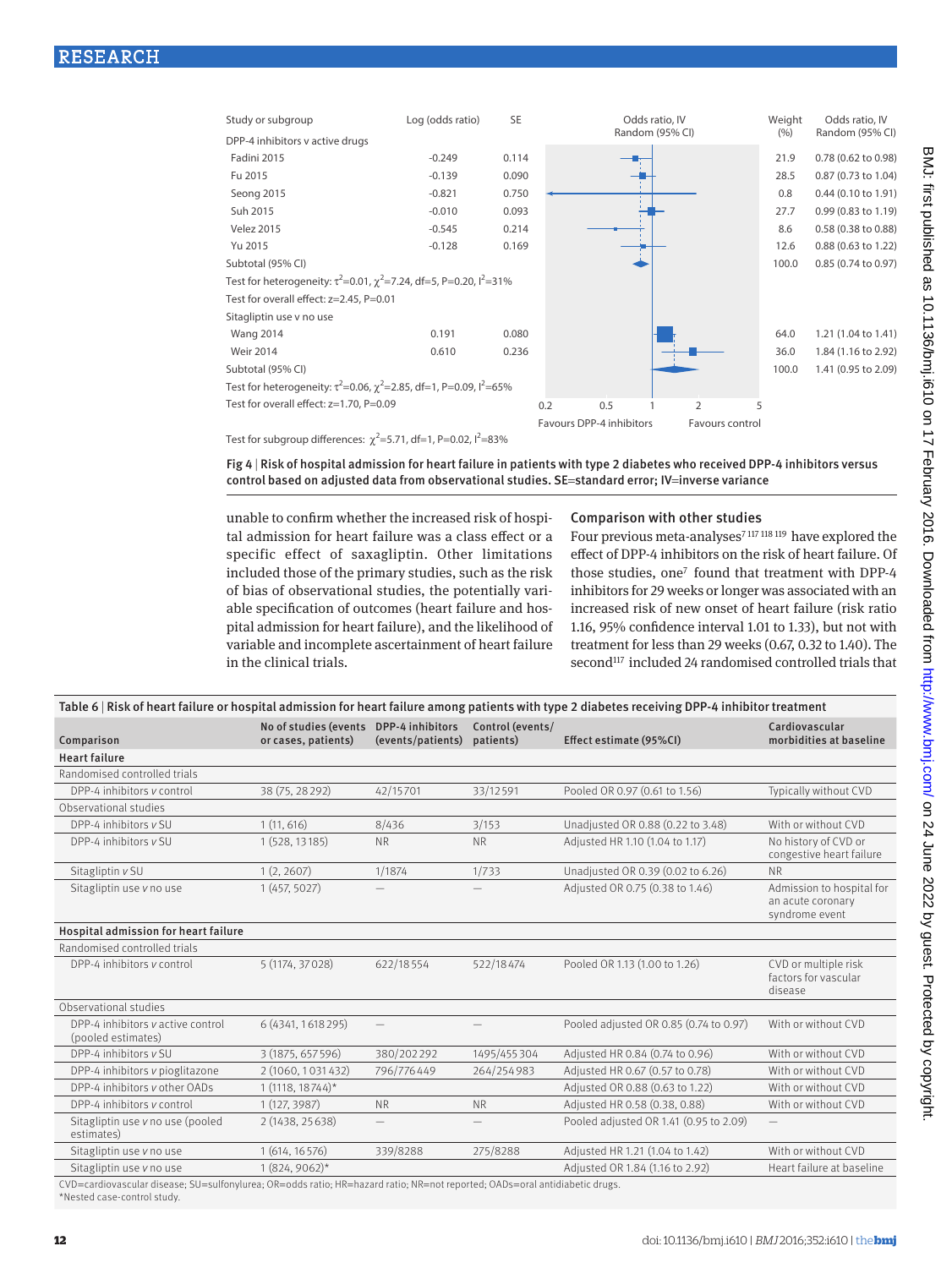enrolled no less than 100 patients and followed up patients for 24 weeks; the third<sup>118</sup> exclusively included 37 trials for analysis; the fourth<sup>119</sup> included trials and observational studies. All the last three studies found that DPP-4 inhibitors were statistically associated with an increased risk of heart failure (risk ratio 1.16 (1.01 to 1.33), odds ratio 1.19 (1.03 to 1.37), odds ratio 1.15 (1.02 to 1.29), respectively).

Compared with these studies, our review has added substantial information. Firstly, we separately addressed heart failure and hospital admission as a result of heart failure. Secondly, we included both observational studies and randomised controlled trials. With respect to the trials, two important large trials<sup>1112</sup> were published subsequent to the previous reviews and allowed us to analyse the effect of DPP-4 inhibitors on hospital admission for heart failure. We also included additional large observational studies that carry important information regarding the risk of heart failure or admission for heart failure.

Our findings regarding the effect of DPP-4 inhibitors on heart failure were not consistent with previous meta-analyses. This difference is probably due to the fact that the previous studies were dominated by large trials reporting positive association with hospital admission for heart failure (eg, SAVOR TIMI-53), and more recent trials that have failed to find an effect were not considered.

We also found all four meta-analyses in our study<sup>7117-119</sup> to have several methodological issues. Firstly, these reviews have pooled data for heart failure and hospital admissions for heart failure. We believe that a more appropriate analysis should consider the two outcomes separately. We identified varying results when analysing the two outcomes separately. More importantly, the pooling of the two outcomes together would probably result in misleading effect estimates, when the authors aimed to assess the effect of DPP-4 inhibitors on the risk of heart failure. Another meta-analysis<sup>7</sup> investigated DPP-4 inhibitors on the risk of new onset of heart failure, but this study included trials, such as SAVOR TIMI-53 and EXAMINE that already included patients with heart failure at baseline. The third meta-analysis<sup>117</sup> failed to include outcome data published in ClinicalTrials.gov. The final meta-analysis $119$  combined randomised controlled trials and observational studies to generate grand effect estimates. Because of the substantial differences in the design and analysis of the type of studies, and the considerable variation in observational studies, the grand pooling will introduce misleading findings.

#### Implications for practice

The current evidence suggests a possible increased risk of hospital admission for heart failure in those patients with type 2 diabetes treated with DPP-4 inhibitors and with cardiovascular diseases or multiple risk factors for vascular diseases at baseline. Although the effect is small if it exists, and the associated confidence interval includes no effect, our results suggest the advisability of caution in the use of DPP-4 inhibitors for patients with type 2 diabetes who are at high risk for heart failure.

#### Conclusions

The relative effect of DPP-4 inhibitors on heart failure remains uncertain in patients with type 2 diabetes, given the relatively short follow-up and low quality of evidence. The current evidence suggests a small increase in the risk of hospital admission for heart failure in patients with existing cardiovascular diseases or multiple risk factors for vascular diseases. Additional randomised controlled trials enrolling patients with existing cardiovascular diseases or multiple risk factors for vascular diseases will be required to definitively assess the effect of DPP-4 inhibitors on such patients. Such trials, if enrolling patients at high risk of exacerbation and admission, may be feasible. In the meantime, the possible increase in hospital admission for heart failure could be one issue that patients and clinicians consider in choosing antidiabetic drug treatment for patients with existing cardiovascular diseases.

#### Author affiliations

1Chinese Evidence-based Medicine Centre, West China Hospital, Sichuan University, Chengdu 610041, Sichuan, China

2Department of Endocrinology and Metabolism, West China Hospita, Chengdu

3West China School of Pharmacy, Sichuan University, Chengdu 4Norwegian Knowledge Centre for the Health Services, Oslo, Norway

5Department of Medicine, Innlandet Hospital Trust, Gjøvik, Norway 6Department of Hygiene and Dietetics, Jagiellonian University Medical College, Krakow, Poland

7 Department of Clinical Epidemiology and Biostatistics, McMaster University, Hamilton, ON Canada

8Faculty of Medicine, University of Toronto, Toronto, ON, Canada

9Department of Medicine, University of British Columbia, Vancouver, BC, Canada

10Department of Anesthesia, McMaster University, Hamilton

11Michael G DeGroote Institute for Pain Research and Care, McMaster University, Hamilton

12Stanford Prevention Research Center, Department of Medicine, Stanford University, Stanford, CA, USA

13Department of Anaesthesia and Pain Medicine, Hospital for Sick Children, Toronto, ON Canada

14Department of Medicine, Universidad Peruana Cayetano Heredia, Lima, Peru

15Internal Medicine Unit, Hospital Clinico FUSAT, Rancagua, Chile 16Department of Medical Administration, 363 Hospital, Chengdu, Sichuan, China

17 Second Hospital of Lanzhou University, Lanzhou, Gansu, China 18Department of Medicine, McMaster University, Hamilton

We thank Daphne Plaut for developing the search strategy and conducting the initial literature search.

Contributors: XS and SL conceived the study. XS acquired the funding. XS and LL had full access to all of the data in the study, and take responsibility for the integrity of the data and the accuracy of the data analysis. XS and LL designed the study. XS and LL developed and tested the data collection forms. LL, KD, JL, PZ, LZ, JS, MMB, ZNS, EW, JWB, SE, GM, LPR, POV, YW, QC, and XS acquired the data. LL and XS conducted the analysis, interpreted the data, and drafted the manuscript. LL, XS, GHG, POV, SL, MMB, ZNS, EW, JWB, SE, GM, LPR, KD, JL, PZ, LZ, JS, YW, and QC critically revised the manuscript. XS is the guarantor.

Funding: This study was supported by the National Natural Science Foundation of China (grant no 71573183), "Thousand Youth Talents Plan" of China (grant no D1024002) and Sichuan Province, and Young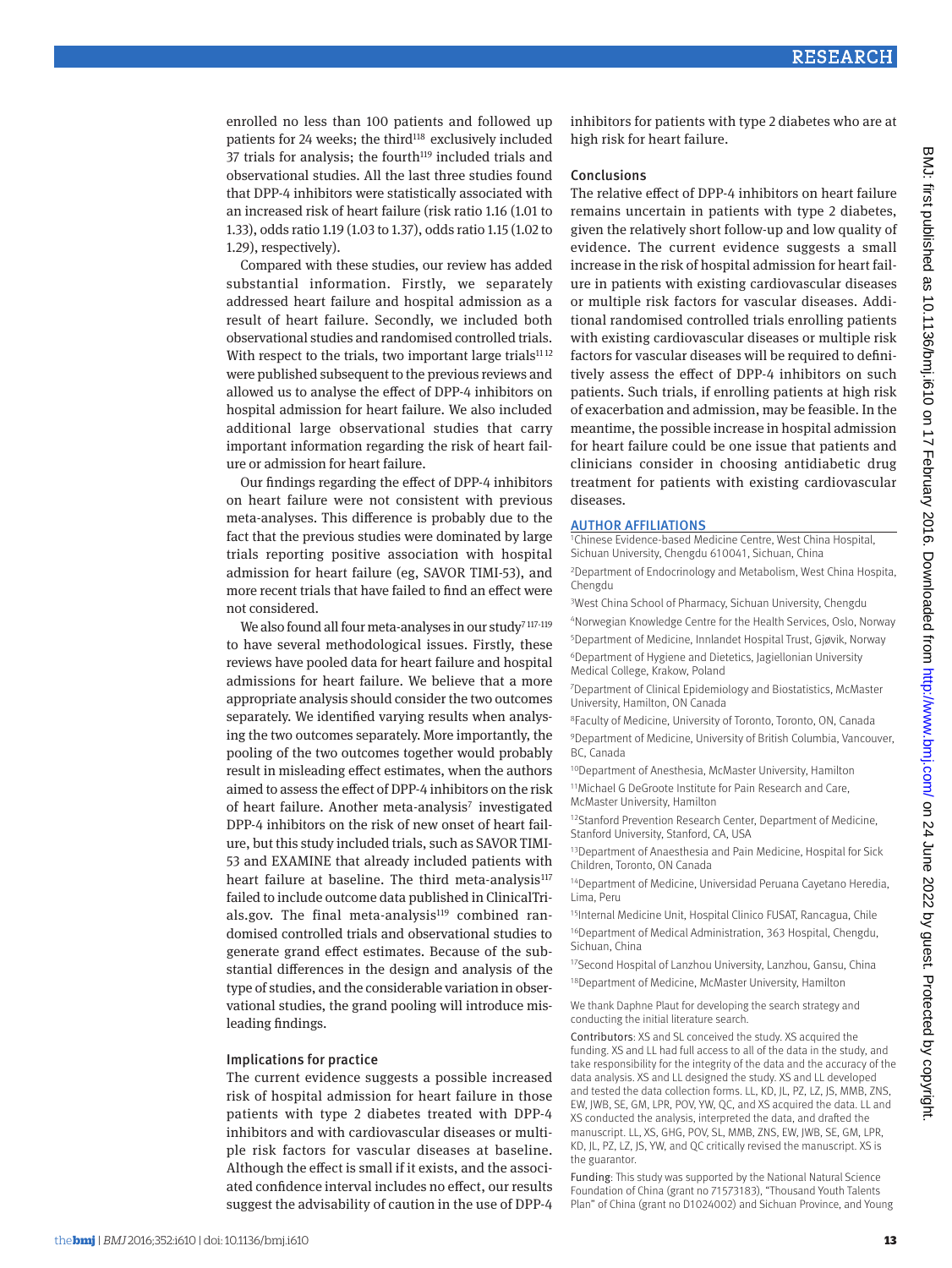Investigator Award of Sichuan University (grant no. 2013SCU04A37). These funders had no role in the study design, writing of the manuscript, or decision to submit this or future manuscripts for publication. SL is funded by the National Natural Science Foundation of China (grant No 81400811 and 21534008). ZNS is funded by the Canadian Diabetes Association. JWB is funded by a New Investigator Award from the Canadian Institutes of Health Research and Canadian Chiropractic Research Foundation. SE is funded by MITACS Elevate and Restracomp Postdoctoral Awards.

Competing interests: All authors have completed the ICMJE uniform disclosure form at www.icmje.org/coi\_disclosure.pdf and declare: support from the National Natural Science Foundation of China, "Thousand Youth Talents Plan" of China and Sichuan Province, and Young Investigator Award of Sichuan University for the submitted work; no financial relationships with any organisations that might have an interest in the submitted work in the previous three years, and no other relationships or activities that could appear to have influenced the submitted work.

#### Ethical approval: Not required.

Data sharing: No additional data available.

The lead author (the manuscript's guarantor) affirms that the manuscript is an honest, accurate, and transparent account of the study being reported; that no important aspects of the study have been omitted; and that any discrepancies from the study as planned have been explained.

This is an Open Access article distributed in accordance with the Creative Commons Attribution Non Commercial (CC BY-NC 3.0) license, which permits others to distribute, remix, adapt, build upon this work non-commercially, and license their derivative works on different terms, provided the original work is properly cited and the use is non-commercial. See:http://creativecommons.org/licenses/ by-nc/3.0/.

- 1 International Diabetes Federation. IDF DIABETES ATLAS (Sixth edition). http://www.idf.org/files/idf\_publications/idf\_diabetes\_ atlas\_EN/idf\_diabetes\_atlas\_EN/assets/common/downloads/ publication.pdf (accessed May 8 2015).
- 2 Karagiannis T, Paschos P, Paletas K, Matthews DR, Tsapas A. Dipeptidyl peptidase-4 inhibitors for treatment of type 2 diabetes mellitus in the clinical setting: systematic review and meta-analysis. *BMJ* 2012;344:e1369. doi:10.1136/bmj.e1369.
- 3 Esposito K, Chiodini P, Maiorino MI, Bellastella G, Capuano A, Giugliano D. Glycaemic durability with dipeptidyl peptidase-4 inhibitors in type 2 diabetes: a systematic review and metaanalysis of long-term randomised controlled trials. *BMJ Open* 2014;4:e005442. doi:10.1136/bmjopen-2014-005442.
- 4 Kawalec P, Mikrut A, Łopuch S. The safety of dipeptidyl peptidase-4 (DPP-4) inhibitors or sodium-glucose cotransporter 2 (SGLT-2) inhibitors added to metformin background therapy in patients with type 2 diabetes mellitus: a systematic review and meta-analysis. *Diabetes Metab Res Rev* 2014;30:269-83. doi:10.1002/dmrr.2494.
- 5 Monami M, Ahrén B, Dicembrini I, Mannucci E. Dipeptidyl peptidase-4 inhibitors and cardiovascular risk: a meta-analysis of randomized clinical trials. *Diabetes Obes Metab* 2013;15:112-20. doi:10.1111/ dom.12000.
- 6 Patil HR, Al Badarin FJ, Al Shami HA, et al. Meta-analysis of effect of dipeptidyl peptidase-4 inhibitors on cardiovascular risk in type 2 diabetes mellitus. *Am J Cardiol* 2012;110:826-33. doi:10.1016/j. amjcard.2012.04.061.
- 7 Savarese G, Perrone-Filardi P, D'Amore C, et al. Cardiovascular effects of dipeptidyl peptidase-4 inhibitors in diabetic patients: A meta-analysis. *Int J Cardiol* 2015;181:239-44. doi:10.1016/j. iicard.2014.12.017
- 8 Inzucchi SE, Bergenstal RM, Buse JB, et al. Management of hyperglycemia in type 2 diabetes, 2015: a patient-centered approach: update to a position statement of the American Diabetes Association and the European Association for the Study of Diabetes. *Diabetes Care* 2015;38:140-9. doi:10.2337/dc14-2441.
- 9 Scirica BM, Bhatt DL, Braunwald E, et al. SAVOR-TIMI 53 Steering Committee and Investigators. Saxagliptin and cardiovascular outcomes in patients with type 2 diabetes mellitus. *N Engl J Med* 2013;369:1317-26. doi:10.1056/ NEJMoa1307684.
- 10 U.S. Food and Drug Administration. Saxagliptin (marketed as Onglyza and Kombiglyze XR): drug safety communication - FDA to review heart failure risk. http://www.fda.gov/Safety/MedWatch/SafetyInformation/ SafetyAlertsforHumanMedicalProducts/ucm385471.htm (accessed August 27 2015).
- Zannad F, Cannon CP, Cushman WC, et al. EXAMINE Investigators Heart failure and mortality outcomes in patients with type 2 diabetes taking alogliptin versus placebo in EXAMINE: a multicentre, randomised, double-blind trial. *Lancet* 2015;385:2067-76. doi:10.1016/S0140-6736(14)62225-X.
- 12 Green JB, Bethel MA, Armstrong PW, et al. TECOS Study Group. Effect of Sitagliptin on Cardiovascular Outcomes in Type 2 Diabetes. *N Engl J Med* 2015;373:232-42. doi:10.1056/ NEJMoa1501352.
- 13 Fadini GP, Avogaro A, Degli Esposti L, et al. OsMed Health-DB Network. Risk of hospitalization for heart failure in patients with type 2 diabetes newly treated with DPP-4 inhibitors or other oral glucose-lowering medications: a retrospective registry study on 127,555 patients from the Nationwide OsMed Health-DB Database. *Eur Heart J* 2015;36:2454-62. doi:10.1093/eurheartj/ehv301.
- 14 Fu AZ, Johnston S, Sheehan J, et al. Risk of hospitalization for heart failure with dipeptidyl peptidase-4 inhibitors vs. sulfonylureas and with saxagliptin vs. sitagliptin in a U.S. claims database. American Diabetes Association 75th Scientific Sessions (2015): 164-LB-2015 [Board 164]. Presented on June 7, 2015.
- 15 Wang KL, Liu CJ, Chao TF, et al. Sitagliptin and the risk of hospitalization for heart failure: a population-based study. *Int J Cardiol* 2014;177:86-90. doi:10.1016/j.ijcard.2014.09.038.
- 16 Weir DL, McAlister FA, Senthilselvan A, Minhas-Sandhu JK, Eurich DT. Sitagliptin use in patients with diabetes and heart failure: a population-based retrospective cohort study. *JACC Heart Fail* 2014;2:573-82. doi:10.1016/j.jchf.2014.04.005.
- 17 Yu OH, Filion KB, Azoulay L, Patenaude V, Majdan A, Suissa S. Incretin-based drugs and the risk of congestive heart failure. *Diabetes Care* 2015;38:277-84. doi:10.2337/dc14-1459.
- 18 Stroup DF, Berlin JA, Morton SC, et al. Meta-analysis of observational studies in epidemiology: a proposal for reporting. Meta-analysis Of Observational Studies in Epidemiology (MOOSE) group. *JAMA* 2000;283:2008-12. doi:10.1001/jama.283.15.2008.
- 19 Moher D, Liberati A, Tetzlaff J, Altman DG. PRISMA Group. Preferred reporting items for systematic reviews and meta-analyses: the PRISMA statement. *BMJ* 2009;339:b2535. doi:10.1136/bmj.b2535.
- 20 ClinicalTrials.gov. Why should i register and submit results? https:// www.clinicaltrials.gov/ct2/manage-recs/background (accessed August 25 2015).
- 21 U.S. Food and Drug Administration. Food and Drug Administration Amendments Act (FDAAA) of 2007. US Public Law 110-85 section 801. https://www.gpo.gov/fdsys/pkg/PLAW-110publ85/pdf/PLAW-110publ85.pdf (accessed August 25 2015).
- 22 Higgins JPTAD, Sterne JAC. Assessing risk of bias in included studies. In: Higgins JPT, Green S, eds. *Cochrane handbook for systematic reviews of interventions. Version 5.1.0.*Cochrane Collaboration, 2011.
- 23 Akl EA, Sun X, Busse JW, et al. Specific instructions for estimating unclearly reported blinding status in randomized trials were reliable and valid. *J Clin Epidemiol* 2012;65:262-7. doi:10.1016/j. jclinepi.2011.04.015.
- 24 Wells GASB, O'Connell D, Peterson J, et al. The Newcastle-Ottawa scale (NOS) for assessing the quality of non-randomized studies in meta-analysis. http://www.ohri.ca/programs/clinical\_epidemiology/ oxford.asp (accessed August 25 2015).
- 25 Higgins JPT, Green S, eds. *Cochrane handbook for systematic reviews of interventions. Version 5.1.0.*Cochrane Collaboration, 2011.
- 26 Bradburn MJ, Deeks JJ, Berlin JA, Russell Localio A. Much ado about nothing: a comparison of the performance of meta-analytical methods with rare events. *Stat Med* 2007;26:53-77. doi:10.1002/ sim.2528.
- 27 Higgins JPTDJ, Altman DG. Special topics in statistics. In: Higgins JPT, Green S, eds. *Cochrane handbook for systematic reviews of interventions. Version 5.1.0.*Cochrane Collaboration, 2011.
- 28 Guyatt GH, Oxman AD, Vist GE, et al. GRADE Working Group. GRADE: an emerging consensus on rating quality of evidence and strength of recommendations. *BMJ* 2008;336:924-6. doi:10.1136/ bmj.39489.470347.AD.
- 29 Guyatt GH, Oxman AD, Vist G, et al. GRADE guidelines: 4. Rating the quality of evidence--study limitations (risk of bias). *J Clin Epidemiol* 2011;64:407-15. doi:10.1016/j.jclinepi.2010.07.017.
- 30 Guyatt GH, Oxman AD, Kunz R, et al. GRADE guidelines 6. Rating the quality of evidence--imprecision. *J Clin Epidemiol* 2011;64:1283-93. doi:10.1016/j.jclinepi.2011.01.012. 21839614.
- 31 Guyatt GH, Oxman AD, Kunz R, et al. GRADE Working Group. GRADE guidelines: 7. Rating the quality of evidence--inconsistency. *J Clin Epidemiol* 2011;64:1294-302. doi:10.1016/j.jclinepi.2011.03.017.
- 32 Guyatt GH, Oxman AD, Kunz R, et al. GRADE Working Group. GRADE guidelines: 8. Rating the quality of evidence--indirectness. *J Clin Epidemiol* 2011;64:1303-10. doi:10.1016/j.jclinepi.2011.04.014.
- Guyatt GH, Oxman AD, Montori V, et al. GRADE guidelines: 5. Rating the quality of evidence--publication bias. *J Clin Epidemiol* 2011;64:1277-82. doi:10.1016/j.jclinepi.2011.01.011.
- Guyatt GH, Oxman AD, Sultan S, et al. GRADE Working Group. GRADE guidelines: 9. Rating up the quality of evidence. *J Clin Epidemiol* 2011;64:1311-6. doi:10.1016/j.jclinepi.2011.06.004.
- 35 Arjona Ferreira JC, Marre M, Barzilai N, et al. Efficacy and safety of sitagliptin versus glipizide in patients with type 2 diabetes and moderate-to-severe chronic renal insufficiency. *Diabetes Care* 2013;36:1067-73. doi:10.2337/dc12-1365.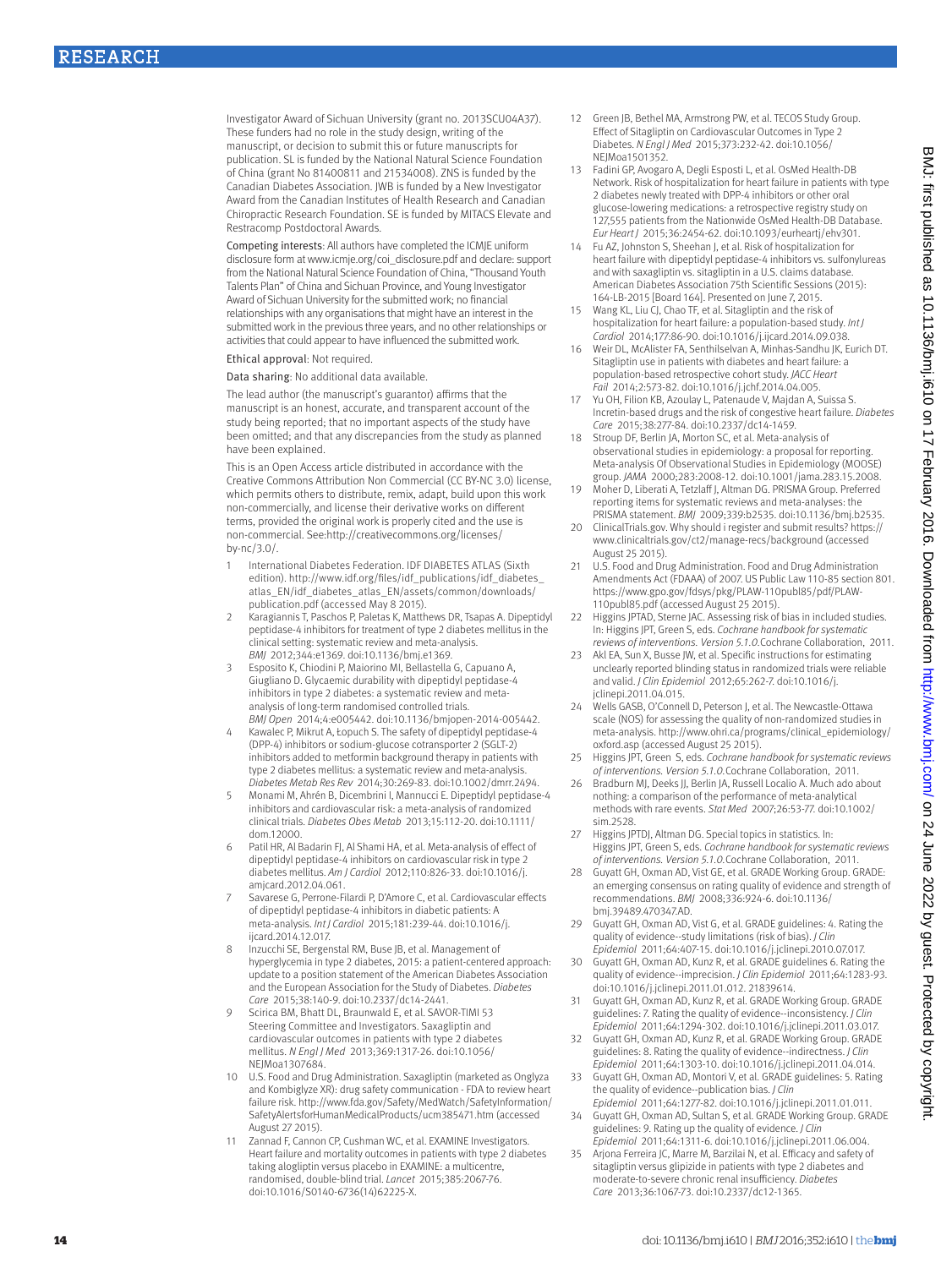- 36 Merck. Sitagliptin versus glipizide in participants with type 2 diabetes mellitus and chronic renal insufficiency (MK-0431-063 AM1). National Library of Medicine (US), 2000. https://clinicaltrials.gov/show/ NCT00509262
- 37 Arjona Ferreira JC, Corry D, Mogensen CE, et al. Efficacy and safety of sitagliptin in patients with type 2 diabetes and ESRD receiving dialysis: a 54-week randomized trial. *Am J Kidney Dis* 2013;61:579-87. doi:10.1053/j.ajkd.2012.11.043.
- 38 Merck. Sitagliptin versus glipizide in participants with type 2 diabetes mellitus and end-stage renal disease (MK-0431-073 AM1). National Library of Medicine (US), 2000. https://clinicaltrials.gov/show/ NCT00509236.
- 39 Bosi E, Ellis GC, Wilson CA, Fleck PR. Alogliptin as a third oral antidiabetic drug in patients with type 2 diabetes and inadequate glycaemic control on metformin and pioglitazone: a 52-week, randomized, double-blind, active-controlled, parallel-group study. *Diabetes Obes Metab* 2011;13:1088-96. doi:10.1111/j.1463-1326. 2011.01463.x.
- 40 Ferrannini E, Fonseca V, Zinman B, et al. Fifty-two-week efficacy and safety of vildagliptin vs. glimepiride in patients with type 2 diabetes mellitus inadequately controlled on metformin monotherapy. *Diabetes Obes Metab* 2009;11:157-66. doi:10.1111/j.1463-1326. 2008.00994.x.
- 41 Fonseca V, Staels B, Morgan JD 2nd, et al. Efficacy and safety of sitagliptin added to ongoing metformin and pioglitazone combination therapy in a randomized, placebo-controlled, 26-week trial in patients with type 2 diabetes. *J Diabetes Complications* 2013;27:177-83. doi:10.1016/j.jdiacomp.2012.09.007.
- 42 Garber AJ, Schweizer A, Baron MA, Rochotte E, Dejager S. Vildagliptin in combination with pioglitazone improves glycaemic control in patients with type 2 diabetes failing thiazolidinedione monotherapy: a randomized, placebo-controlled study. *Diabetes Obes Metab* 2007;9:166-74. doi:10.1111/j.1463-1326.2006.00684.x.
- 43 Henry RR, Staels B, Fonseca VA, et al. Efficacy and safety of initial combination treatment with sitagliptin and pioglitazone--a factorial study. *Diabetes Obes Metab* 2014;16:223-30. doi:10.1111/ dom.12194.
- 44 Merck. MK0431 and pioglitazone co-administration factorial study in patients with type 2 diabetes mellitus (0431-102 AM2). National Library of Medicine (US), 2000. https://clinicaltrials.gov/show/ NCT00722371.
- 45 Iwamoto Y, Taniguchi T, Nonaka K, et al. Dose-ranging efficacy of sitagliptin, a dipeptidyl peptidase-4 inhibitor, in Japanese patients with type 2 diabetes mellitus. *Endocr J* 2010;57:383-94. doi:10.1507/ endocrj.K09E-272.
- 46 Merck. A Study of an investigational drug sitagliptin for type 2 diabetes mellitus. National Library of Medicine (US), 2000. https:// clinicaltrials.gov/show/NCT00127192.
- 47 Merck. An investigational drug study in patients with type 2 diabetes mellitus. National Library of Medicine (US), 2000. https://clinicaltrials. gov/show/NCT00094770.
- 48 Seck T, Nauck M, Sheng D, et al. Sitagliptin Study 024 Group. Safety and efficacy of treatment with sitagliptin or glipizide in patients with type 2 diabetes inadequately controlled on metformin: a 2-year study. *Int J Clin Pract* 2010;64:562-76. doi:10.1111/j.1742-1241.2010. 02353.x.
- 49 Nauck MA, Meininger G, Sheng D, Terranella L, Stein PP. Sitagliptin Study 024 Group. Efficacy and safety of the dipeptidyl peptidase-4 inhibitor, sitagliptin, compared with the sulfonylurea, glipizide, in patients with type 2 diabetes inadequately controlled on metformin alone: a randomized, double-blind, non-inferiority trial. *Diabetes Obes Metab* 2007;9:194-205. doi:10.1111/j.1463-1326.2006. 00704.x.
- 50 Merck. MK0431 (sitagliptin) and metformin co-administration factorial study in patients with type 2 diabetes mellitus. National Library of Medicine (US), 2000. https://clinicaltrials.gov/show/ NCT00103857.
- Goldstein BJ, Feinglos MN, Lunceford JK, Johnson J, Williams-Herman DE. Sitagliptin 036 Study Group. Effect of initial combination therapy with sitagliptin, a dipeptidyl peptidase-4 inhibitor, and metformin on glycemic control in patients with type 2 diabetes. *Diabetes Care* 2007;30:1979-87. doi:10.2337/ dc07-0627.
- 52 Bristol-Myers Squibb. Saxagliptin treatment in subjects with type 2 diabetes who are not controlled with diet and exercise. National Library of Medicine (US), 2000. https://clinicaltrials.gov/show/ NCT00121641.
- 53 Rosenstock J, Aguilar-Salinas C, Klein E, Nepal S, List J, Chen R. CV181- 011 Study Investigators. Effect of saxagliptin monotherapy in treatment-naïve patients with type 2 diabetes. *Curr Med Res Opin* 2009;25:2401-11. doi:10.1185/03007990903178735.
- Bristol-Myers Squibb. Study assessing saxagliptin treatment in type 2 diabetic subjects who are not controlled with metformin alone. National Library of Medicine (US), 2000. https://clinicaltrials.gov/ show/NCT00121667.
- 55 DeFronzo RA, Hissa MN, Garber AJ, et al. Saxagliptin 014 Study Group. The efficacy and safety of saxagliptin when added to metformin therapy in patients with inadequately controlled type 2 diabetes with metformin alone. *Diabetes Care* 2009;32:1649-55. doi:10.2337/ dc08-1984.
- 56 Takeda. Efficacy and safety of alogliptin combined with metformin in participants with type 2 diabetes mellitus. National Library of Medicine (US), 2000. https://clinicaltrials.gov/show/ NCT00286442.
- 57 Nauck MA, Ellis GC, Fleck PR, Wilson CA, Mekki Q. Alogliptin Study 008 Group. Efficacy and safety of adding the dipeptidyl peptidase-4 inhibitor alogliptin to metformin therapy in patients with type 2 diabetes inadequately controlled with metformin monotherapy: a multicentre, randomised, double-blind, placebo-controlled study. *Int J Clin Pract* 2009;63:46-55. doi:10.1111/j.1742-1241.2008.01933.x.
- 58 Takeda. Study of alogliptin combined with sulfonylurea in subjects with type 2 diabetes mellitus. National Library of Medicine (US), 2000. https://clinicaltrials.gov/show/NCT00286468.
- 59 Pratley RE, Kipnes MS, Fleck PR, Wilson C, Mekki Q. Alogliptin Study 007 Group. Efficacy and safety of the dipeptidyl peptidase-4 inhibitor alogliptin in patients with type 2 diabetes inadequately controlled by glyburide monotherapy. *Diabetes Obes Metab* 2009;11:167-76. doi:10.1111/j.1463-1326.2008.01016.x.
- 60 Bristol-Myers Squibb. A study assessing saxagliptin treatment in type 2 diabetic subjects who are not controlled with TZD therapy alone. National Library of Medicine (US), 2000. https://clinicaltrials.gov/ show/NCT00295633.
- Hollander PL, Li J, Frederich R, Allen E, Chen R. CV181013 Investigators. Safety and efficacy of saxagliptin added to thiazolidinedione over 76 weeks in patients with type 2 diabetes mellitus. *Diab Vasc Dis Res* 2011;8:125-35. doi:10.1177/1479164111404575.
- Hollander P, Li J, Allen E, Chen R. CV181-013 Investigators. Saxagliptin added to a thiazolidinedione improves glycemic control in patients with type 2 diabetes and inadequate control on thiazolidinedione alone. *J Clin Endocrinol Metab* 2009;94:4810-9. doi:10.1210/ jc.2009-0550.
- 63 Bristol-Myers Squibb. A phase 3 study of BMS-477118 in combination with metformin in subjects with type 2 diabetes who are not controlled with diet and exercise. National Library of Medicine (US), 2000. https://clinicaltrials.gov/show/NCT00327015.
- Pfützner A, Paz-Pacheco E, Allen E, Frederich R, Chen R. CV181039 Investigators. Initial combination therapy with saxagliptin and metformin provides sustained glycaemic control and is well tolerated for up to 76 weeks. *Diabetes Obes Metab* 2011;13:567-76. doi:10.1111/j.1463-1326.2011.01385.x.
- 65 Jadzinsky M, Pfützner A, Paz-Pacheco E, Xu Z, Allen E, Chen R. CV181- 039 Investigators. Saxagliptin given in combination with metformin as initial therapy improves glycaemic control in patients with type 2 diabetes compared with either monotherapy: a randomized controlled trial. *Diabetes Obes Metab* 2009;11:611-22. doi:10.1111/j.1463-1326.2009.01056.x.
- 66 Merck. Sitagliptin added-on to insulin study. National Library of Medicine (US), 2000. https://clinicaltrials.gov/show/NCT00395343.
- 67 Vilsbøll T, Rosenstock J, Yki-Järvinen H, et al. Efficacy and safety of sitagliptin when added to insulin therapy in patients with type 2 diabetes. *Diabetes Obes Metab* 2010;12:167-77.
- 68 Merck. MK0431A comparative study in patients with type 2 diabetes. National Library of Medicine (US), 2000. https://clinicaltrials.gov/ show/NCT00482729.
- 69 Reasner C, Olansky L, Seck TL, et al. The effect of initial therapy with the fixed-dose combination of sitagliptin and metformin compared with metformin monotherapy in patients with type 2 diabetes mellitus. *Diabetes Obes Metab* 2011;13:644-52. doi:10.1111/j.1463- 1326.2011.01390.x.
- Olansky L, Reasner C, Seck TL, et al. A treatment strategy implementing combination therapy with sitagliptin and metformin results in superior glycaemic control versus metformin monotherapy due to a low rate of addition of antihyperglycaemic agents. *Diabetes Obes Metab* 2011;13:841-9. doi:10.1111/j.1463-1326. 2011.01416.x.
- 71 AstraZeneca. Bristol-Myers Squibb. 52-week add-on to metformin comparison of saxagliptin and sulphonylurea, with a 52-week extension period. National Library of Medicine (US), 2000. https:// clinicaltrials.gov/show/NCT00575588.
- 72 Göke B, Gallwitz B, Eriksson JG, Hellqvist Å, Gause-Nilsson I. Saxagliptin vs. glipizide as add-on therapy in patients with type 2 diabetes mellitus inadequately controlled on metformin alone: long-term (52-week) extension of a 52-week randomised controlled trial. *Int J Clin Pract* 2013;67:307-16. doi:10.1111/ijcp.12119.
- 73 Göke B, Gallwitz B, Eriksson J, Hellqvist A, Gause-Nilsson I. D1680C00001 Investigators. Saxagliptin is non-inferior to glipizide in patients with type 2 diabetes mellitus inadequately controlled on metformin alone: a 52-week randomised controlled trial. *Int J Clin Pract* 2010;64:1619-31. doi:10.1111/j.1742-1241.2010. 02510.x.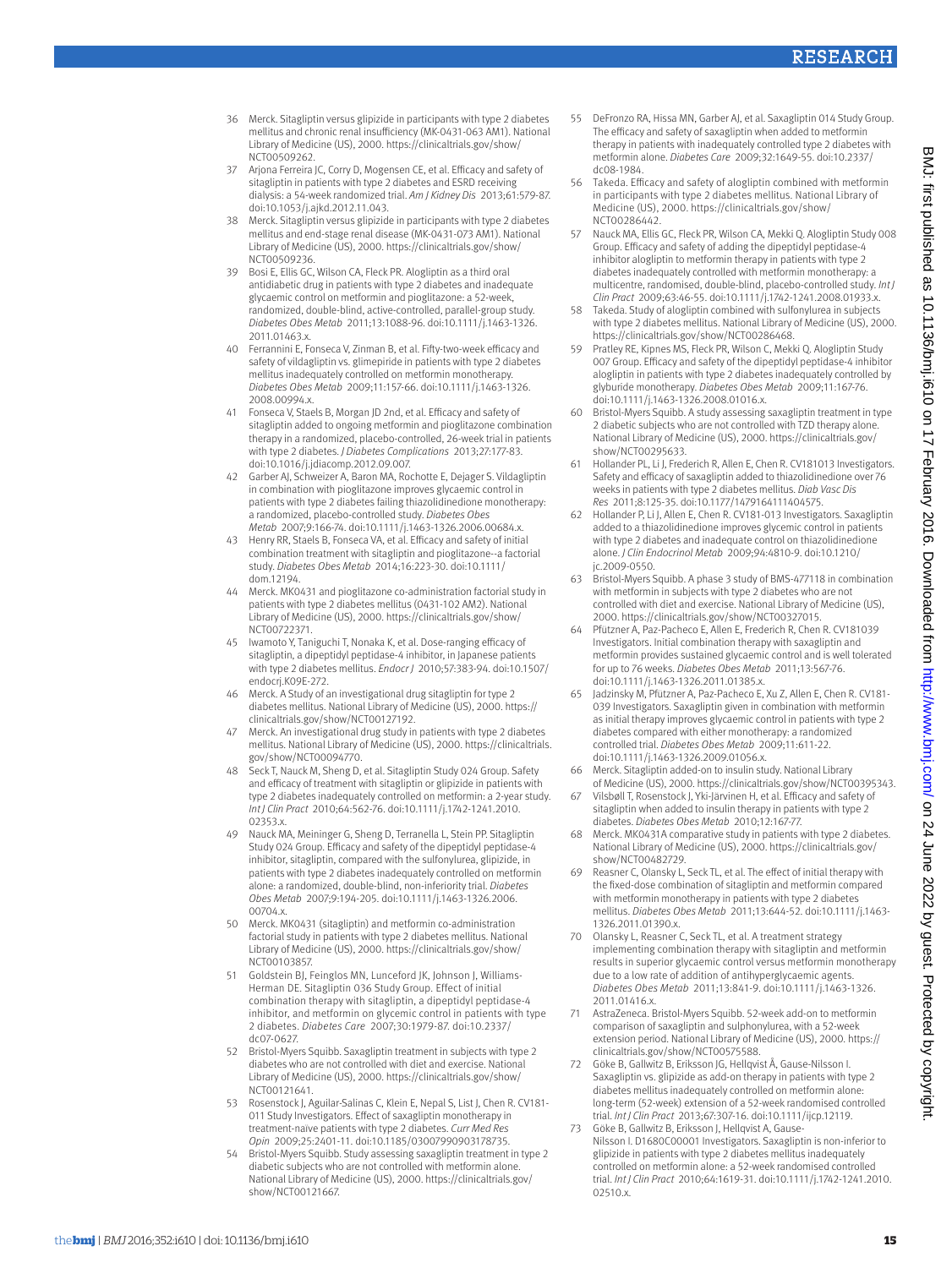- 74 AstraZeneca. Treatment effect of saxagliptin compared with placebo in patients with type 2 diabetes and renal impairment. National Library of Medicine (US), 2000. https://clinicaltrials.gov/show/ NCT00614939.
- 75 Nowicki M, Rychlik I, Haller H, et al. Long-term treatment with the dipeptidyl peptidase-4 inhibitor saxagliptin in patients with type 2 diabetes mellitus and renal impairment: a randomised controlled 52-week efficacy and safety study. *Int J Clin Pract* 2011;65:1230-9. doi:10.1111/j.1742-1241.2011.02812.x.
- 76 Nowicki M, Rychlik I, Haller H, Warren ML, Suchower L, Gause-Nilsson I. D1680C00007 Investigators. Saxagliptin improves glycaemic control and is well tolerated in patients with type 2 diabetes mellitus and renal impairment. *Diabetes Obes Metab* 2011;13:523-32. doi:10.1111/j.1463-1326.2011.01382.x.
- 77 Boehringer Ingelheim Pharmaceuticals. Efficacy and safety of BI 1356 in combination with metformin in patients with type 2 diabetes. National Library of Medicine (US), 2000. https://clinicaltrials.gov/ show/NCT00622284.
- 78 Gallwitz B, Rosenstock J, Rauch T, et al. 2-year efficacy and safety of linagliptin compared with glimepiride in patients with type 2 diabetes inadequately controlled on metformin: a randomised, double-blind, non-inferiority trial. *Lancet* 2012;380:475-83. doi:10.1016/ S0140-6736(12)60691-6.
- Johnson & Johnson Pharmaceutical Research & Development. L.L.C. An efficacy, safety, and tolerability study of canagliflozin (JNJ-28431754) in patients with type 2 diabetes. National Library of Medicine (US), 2000. https://clinicaltrials.gov/show/NCT00642278.
- 80 Rosenstock J, Aggarwal N, Polidori D, et al. Canagliflozin DIA 2001 Study Group. Dose-ranging effects of canagliflozin, a sodium-glucose cotransporter 2 inhibitor, as add-on to metformin in subjects with type 2 diabetes. *Diabetes Care* 2012;35:1232-8. doi:10.2337/ dc11-1926.
- 81 Takeda. Efficacy and safety of alogliptin compared to glipizide in elderly diabetics. National Library of Medicine (US), 2000. https:// clinicaltrials.gov/show/NCT00707993.
- Rosenstock J, Wilson C, Fleck P. Alogliptin versus glipizide monotherapy in elderly type 2 diabetes mellitus patients with mild hyperglycaemia: a prospective, double-blind, randomized, 1-year study. *Diabetes Obes Metab* 2013;15:906-14. doi:10.1111/ dom.12102.
- Bristol-Myers Squibb. AstraZeneca. Safety and efficacy of saxagliptin plus insulin with or without metformin. National Library of Medicine (US), 2000. https://clinicaltrials.gov/show/NCT00757588.
- Barnett AH, Charbonnel B, Donovan M, Fleming D, Chen R. Effect of saxagliptin as add-on therapy in patients with poorly controlled type 2 diabetes on insulin alone or insulin combined with metformin. *Curr Med Res Opin* 2012;28:513-23. doi:10.1185/03007995.2012.665046.
- 85 Boehringer Ingelheim Pharmaceuticals. Safety and efficacy of linagliptin (BI 1356) plus metformin in type 2 diabetes, factorial design. National Library of Medicine (US), 2000. https://clinicaltrials. gov/show/NCT00798161.
- 86 Haak T, Meinicke T, Jones R, Weber S, von Eynatten M, Woerle HJ. Initial combination of linagliptin and metformin improves glycaemic control in type 2 diabetes: a randomized, double-blind, placebo-controlled study. *Diabetes Obes Metab* 2012;14:565-74. doi:10.1111/j.1463- 1326.2012.01590.x.
- 87 GlaxoSmithKline. Efficacy and safety of albiglutide in treatment of type 2 diabetes. National Library of Medicine (US), 2000. https:// clinicaltrials.gov/show/NCT00838903.
- 88 Ahrén B, Johnson SL, Stewart M, et al. HARMONY 3 Study Group. HARMONY 3: 104-week randomized, double-blind, placebo- and active-controlled trial assessing the efficacy and safety of albiglutide compared with placebo, sitagliptin, and glimepiride in patients with type 2 diabetes taking metformin. *Diabetes Care* 2014;37:2141-8. doi:10.2337/dc14-0024.
- 89 Takeda. Efficacy and safety of alogliptin plus metformin compared to glipizide plus metformin in patients with type 2 diabetes mellitus (ENDURE). National Library of Medicine (US), 2000. https:// clinicaltrials.gov/show/NCT00856284.
- 90 Del Prato S, Camisasca R, Wilson C, Fleck P. Durability of the efficacy and safety of alogliptin compared with glipizide in type 2 diabetes mellitus: a 2-year study. *Diabetes Obes Metab* 2014;16:1239-46. doi:10.1111/dom.12377.
- 91 Boehringer Ingelheim Pharmaceuticals; Eli Lilly and Company. Efficacy and safety of linagliptin in combination with insulin in patients with type 2 diabetes. National Library of Medicine (US), 2000. https:// clinicaltrials.gov/show/NCT00954447.
- 92 AstraZeneca. Bristol-Myers Squibb. Saxagliptin compared to glimepiride in elderly type 2 diabetes patients, with inadequate glycemic control on metformin (GENERATION). National Library of Medicine (US), 2000. https://clinicaltrials.gov/show/NCT01006603.
- Merck. Safety and efficacy of sitagliptin compared with glimepiride in elderly participants with type 2 diabetes mellitus (MK-0431-251 AM2). National Library of Medicine (US), 2000. https://clinicaltrials.gov/ show/NCT01189890.
- 94 Takeda Pharmaceutical Company Limited. Efficacy and safety of alogliptin used in combination with  $\alpha$ -glucosidase inhibitor in participants with type 2 diabetes in Japan. National Library of Medicine (US), 2000. https://clinicaltrials.gov/show/ NCT01263483.
- 95 Seino Y, Fujita T, Hiroi S, Hirayama M, Kaku K. Alogliptin plus voglibose in Japanese patients with type 2 diabetes: a randomized, double-blind, placebo-controlled trial with an open-label, long-term extension. *Curr Med Res Opin* 2011;27(Suppl 3):21-9. doi:10.1185/03 007995.2011.614936.
- 96 Ingelheim B; Eli Lilly and Company. Safety and efficacy of empagliflozin (BI 10773) and sitagliptin versus placebo over 76 weeks in patients with type 2 diabetes. National Library of Medicine (US), 2000. https://clinicaltrials.gov/show/NCT01289990.
- 97 Pratley RE, Reusch JEB, Fleck PR, Wilson CA, Mekki Q. Alogliptin Study 009 Group. Efficacy and safety of the dipeptidyl peptidase-4 inhibitor alogliptin added to pioglitazone in patients with type 2 diabetes: a randomized, double-blind, placebo-controlled study. *Curr Med Res Opin* 2009;25:2361-71. doi:10.1185/ 03007990903156111.
- 98 Takeda. Study of alogliptin combined with pioglitazone in subjects with type 2 diabetes mellitus. National Library of Medicine (US), 2000. https://clinicaltrials.gov/show/NCT00286494.
- 99 Pratley RE, Fleck P, Wilson C. Efficacy and safety of initial combination therapy with alogliptin plus metformin versus either as monotherapy in drug-naïve patients with type 2 diabetes: a randomized, double-blind, 6-month study. *Diabetes Obes Metab* 2014;16:613-21. doi:10.1111/dom.12258.
- 100 Rosenstock J, Brazg R, Andryuk PJ, Lu K, Stein P. Sitagliptin Study 019 Group. Efficacy and safety of the dipeptidyl peptidase-4 inhibitor sitagliptin added to ongoing pioglitazone therapy in patients with type 2 diabetes: a 24-week, multicenter, randomized, double-blind, placebo-controlled, parallel-group study. *Clin Ther* 2006;28:1556-68. doi:10.1016/j.clinthera.2006.10.007.
- 101 Rosenstock J, Inzucchi SE, Seufert J, Fleck PR, Wilson CA, Mekki Q. Initial combination therapy with alogliptin and pioglitazone in drug-naïve patients with type 2 diabetes. *Diabetes Care* 2010;33:2406-8. doi:10.2337/dc10-0159.
- 102 Seino Y, Miyata Y, Hiroi S, Hirayama M, Kaku K. Efficacy and safety of alogliptin added to metformin in Japanese patients with type 2 diabetes: a randomized, double-blind, placebo-controlled trial with an open-label, long-term extension study. *Diabetes Obes Metab* 2012;14:927-36. doi:10.1111/j.1463-1326.2012.01620.x.
- 103 Yang HK, Min KW, Park SW, et al. A randomized, placebo-controlled, double-blind, phase 3 trial to evaluate the efficacy and safety of anagliptin in drug-naïve patients with type 2 diabetes. *Endocr J* 2015;62:449-62. doi:10.1507/endocrj.EJ14-0544.
- 104 Krum K, Lukashevich V, Bolli GB, Kozlovski P, Kothny W, Ponikowski P. No significant difference in risk of heart failure hospitalization with vildagliptin in diabetic patients with systolic chronic heart failure: VIVIDD Study. American Diabetes Association 74th Scientific Sessions (2014): 1028-P-2014. Presented on June 15, 2014.
- 105 Laakso M, Rosenstock J, Groop PH, et al. Treatment with the dipeptidyl peptidase-4 inhibitor linagliptin or placebo followed by glimepiride in patients with type 2 diabetes with moderate to severe renal impairment: a 52-week, randomized, double-blind clinical trial. *Diabetes Care* 2015;38:e15-7. doi:10.2337/dc14-1684.
- 106 AstraZeneca. Bristol-Myers Squibb. Does saxagliptin reduce the risk of cardiovascular events when used alone or added to other diabetes medications (SAVOR- TIMI 53). National Library of Medicine (US), 2000. https://clinicaltrials.gov/show/ NCT01107886.
- 107 Takeda. Cardiovascular outcomes study of alogliptin in patients with type 2 diabetes and acute coronary syndrome(EXAMINE). National Library of Medicine (US), 2000. https://clinicaltrials.gov/show/ NCT00968708.
- 108 White WB, Cannon CP, Heller SR, et al. EXAMINE Investigators. Alogliptin after acute coronary syndrome in patients with type 2 diabetes. *N Engl J Med* 2013;369:1327-35. doi:10.1056/ NEJMoa1305889.
- 109 Gitt AK, Bramlage P, Binz C, Krekler M, Deeg E, Tschöpe D. Prognostic implications of DPP-4 inhibitor vs. sulfonylurea use on top of metformin in a real world setting - results of the 1 year follow-up of the prospective DiaRegis registry. Int J Clin Pract 2013;67:1005-14. doi:10.1111/ijcp.12179.
- 110 Sharp M, Corp D. An Observational Study of Type II Diabetics Treated With Dual Therapy With or Without Sitagliptin (Januvia®/Xelevia®, MK-0431-201). National Library of Medicine (US), 2000. https:// clinicaltrials.gov/show/NCT01357135.
- 111 Kannan S, Pantalone KM, Matsuda S, Wells BJ, Karafa M, Zimmerman RS. Risk of overall mortality and cardiovascular events in patients with type 2 diabetes on dual drug therapy including metformin: A large database study from the Cleveland Clinic. *J Diabetes* 2015; [Epub ahead of print]. doi:10.1111/1753-0407.12301.